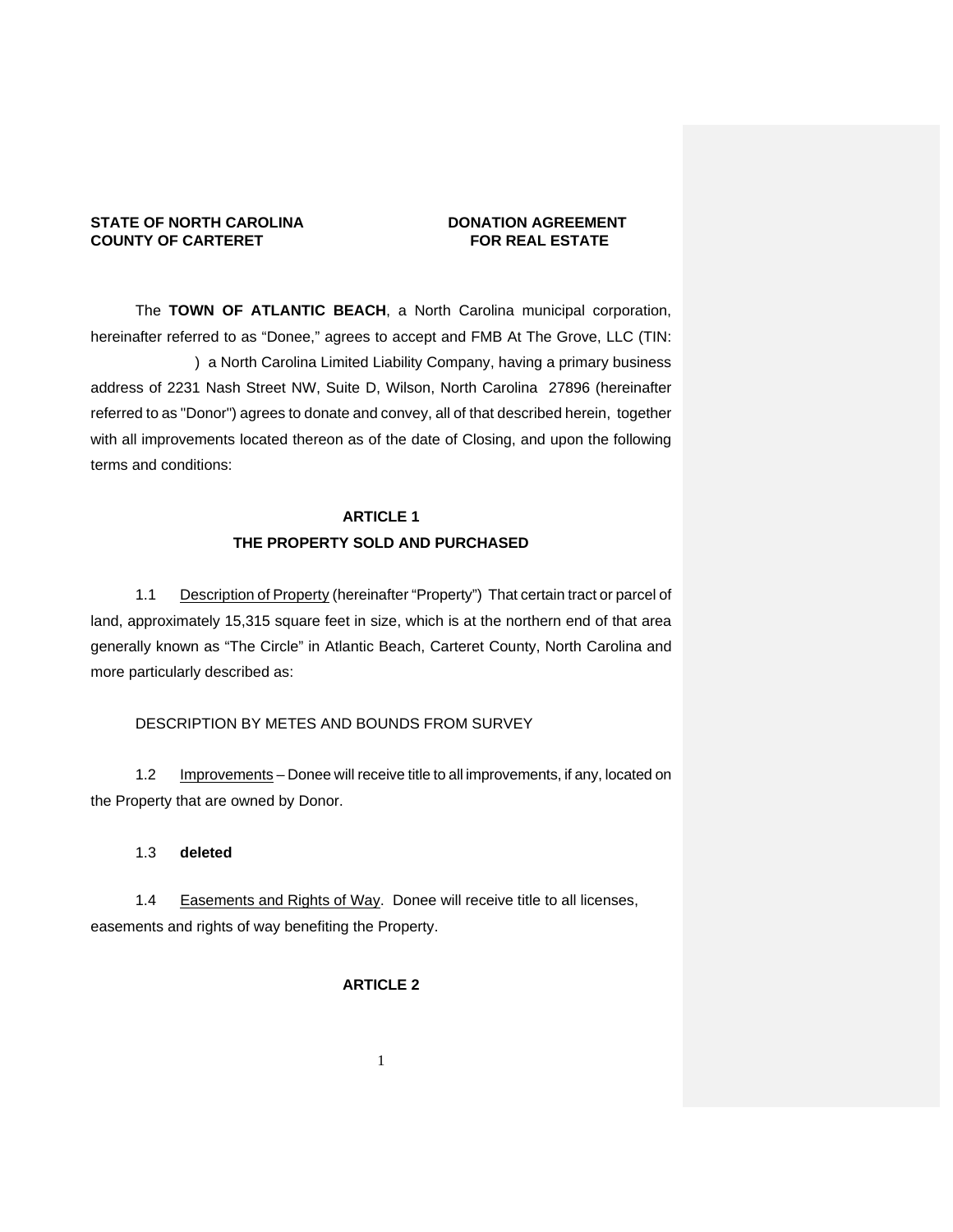### **DONATION VALUE**

Donee, as a municipal corporation, has agreed, subject to approval by its Town Council, to accept and use the Property described herein for public purposes and recognizes Donor's gift of the Property as a Charitable Contribution to the Town for such public use. Donee has agreed to complete and properly execute all Internal Revenue Service documents necessary to properly recognize the Donor's gift of the Property as a Charitable Contribution to the Donee. Donee makes no representation, warranty or agreement as to the fair market value of the Property and makes no representation that the contribution is valid or acceptable as a charitable contribution pursuant to the United States Internal Revenue Code, IRS rulings or any other law or regulation. In all cases, the burden of proof of such contribution qualification and value shall remain with the Donor. The arguments, evidence, and justifications for the contribution qualification and value shall be the responsibility of the Donor. Donee accepts no responsibility for any costs or liabilities that Donor or Donee may incur in regards to this donation and Donor agrees to hold Donee harmless from and indemnify Donee for any such costs or liabilities.

# **ARTICLE 3 CONSIDERATION FOR DONATION**

 Donor agrees to donate and convey the Property to the Donee in exchange for the potential tax advantages that may be derived by doing so and in further consideration of the covenants, conditions, warranties, stipulations and agreements herein contained, plus other good and valuable consideration, the receipt and sufficiency thereof being hereby acknowledged by Donor, it being the intent of the parties that this Agreement, once executed and approved by the Town Council of Donee, shall be enforceable by its terms contained herein and shall not fail for lack of consideration.

# **ARTICLE 4**

### **CONDITIONS, WARRANTIES, STIPULATIONS, AND AGREEMENTS**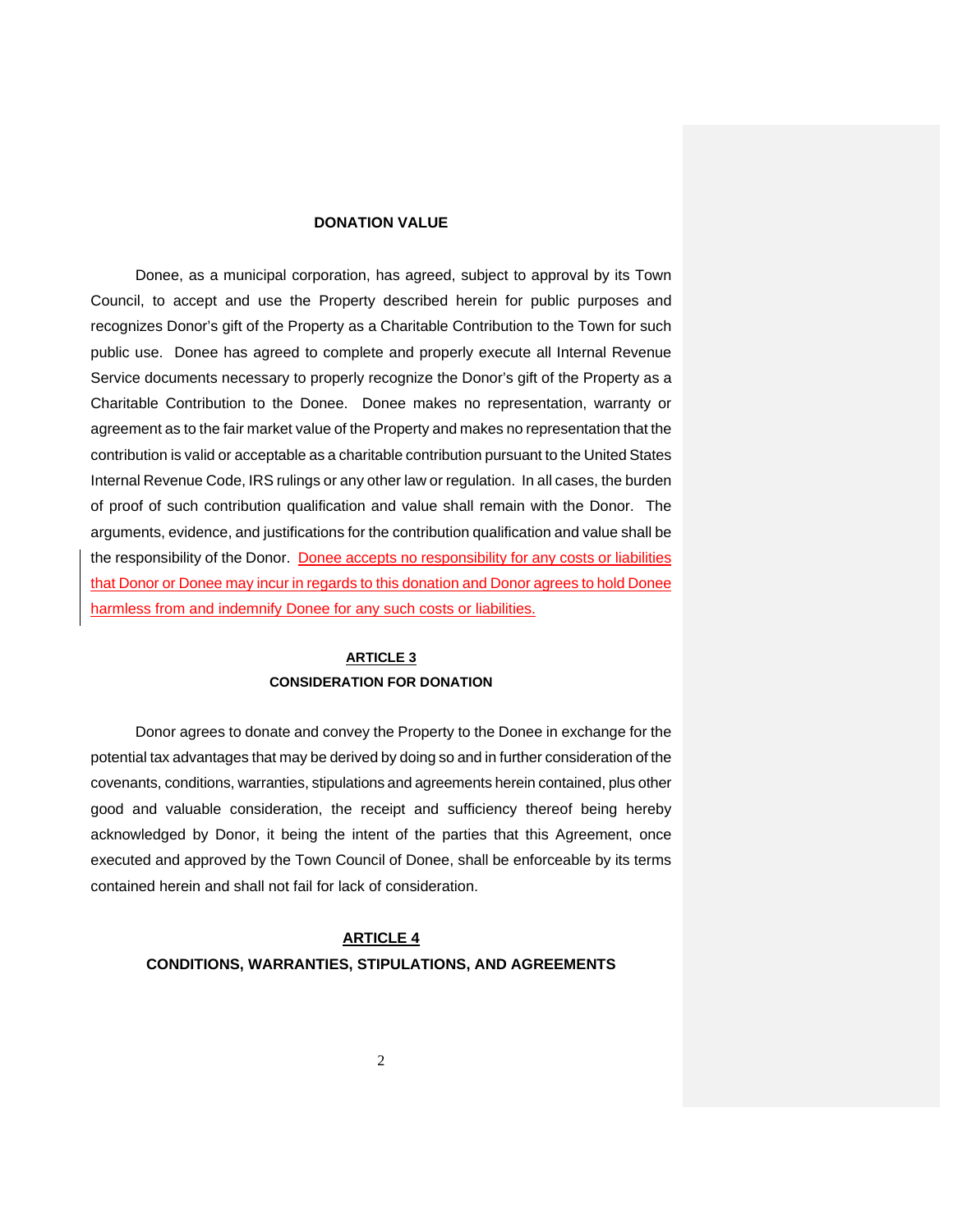4.1 Environmental Condition - Donor represents and warrants that it has no actual knowledge of the presence or disposal, except as in accordance with applicable law, within the buildings or on the Property of hazardous or toxic waste or substances, which are defined as those substances, materials, and wastes, including, but not limited to, those substances, materials and wastes listed in the United States Department of Transportation Hazardous Materials Table (49 CFR Part 172.101) or by the Environmental Protection Agency as hazardous substances (40 CFR Part 302.4) and amendments thereto, or such substances, materials and wastes, which are or become regulated under any applicable local, state or federal law, including, without limitation, any material, waste or substance which is (i) petroleum, (ii) asbestos, (iii) polychlorinated biphenyls, (iv) designated as a Hazardous Substance pursuant to Section 311 of the Clean Water Act of 1977 (33 U.S.C. §1321) or listed pursuant to Section 307 of the Clean Water Act of 1977 (33 U.S.C. §1317), (v) defined as a hazardous waste pursuant to Section 1004 of the Resource Conservation and Recovery Act of 1976 (42 U.S.C. §6903) or (vi) defined as a hazardous substance pursuant to Section 101 of the Comprehensive Environmental Response, Compensation and Liability Act of 1980 (42 U.S.C. §9601). Donor has no actual knowledge of any contamination of the Property from such substances as may have been disposed of or stored on neighboring tracts. Donor further warrants that it has received no notice of any environmental violation or problem or condition from any governmental office or agency other than those that have been provided to and acknowledged by Donee, and Donor shall execute an affidavit provided by Donee which states that Donor is familiar with the Property and that, to the best of Donor's knowledge, no environmental concerns exist thereupon. Donor has no knowledge of any underground storage tanks on the Property. If Donor shall fail to, or be unable to provide the above described environmental warranties and/or affidavit, Donee shall have the option to declare this contract null and void .

4.2 Suitability Contingency: It is a condition of this contract that there be no restrictions, easements, governmental regulations, structural issues, land conditions, usable space, environmental concerns, or other reasons that would prevent Donee's reasonable use of the real property and improvements thereon for a Town Center, as described in Section 4.3 G below, of suitable size, function and utility and at least 27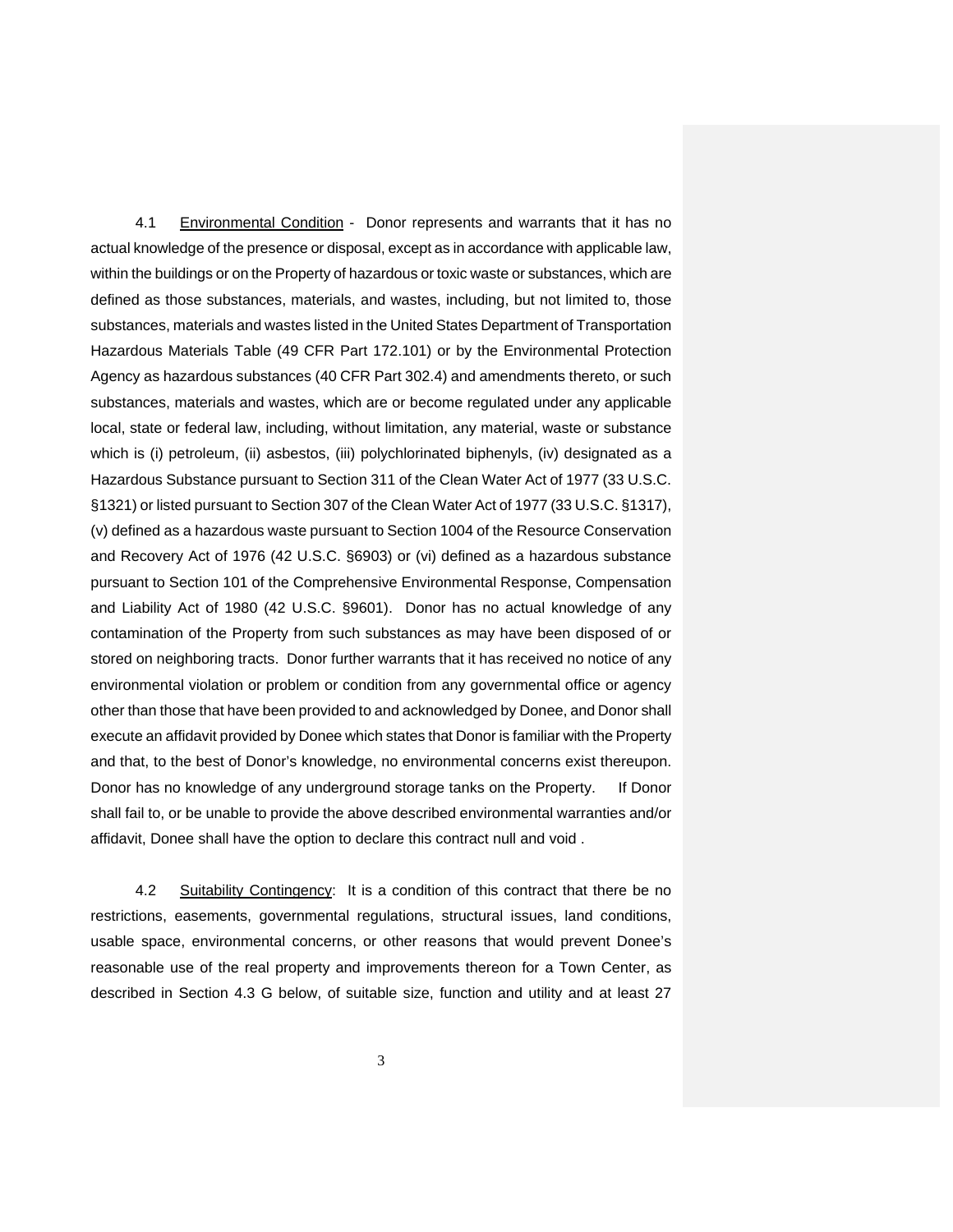parking spaces. These required conditions may hereinafter sometimes be collectively referred to as the Donee's "Intended Use." Determination of suitability for the Donee's Intended Use shall be made by Donee, its engineers, architects, and other agents, and at the sole expense of Donee, within one year of the latest date of the party's execution of this Agreement ("Contingency Period"). This Contingency Period may be extended for a reasonable period of time if natural disasters such as storms, excessive rainfall, or other circumstances beyond the control of Donee and/or its agents should significantly hamper their ability to make a suitability determination. Prior to expiration of the Contingency Period, should Donee determine not to accept the gift of the Property for any reason, or for no reason at all, including, without limitation, Donee's determination that the Property is not suitable for the Intended Purposes, that determination being in Donee's sole and unfettered discretion, Donee will provide written notice to Donor of such determination and this Agreement will terminate.

## 4.3 Additional Considerations:

A. Donor is constructing a package sewer treatment plan near the site of the $\star$ -Property and agrees to allow the Town Center -constructed on the Property by the Donee to connect to and empty its sewer to the package plant once it is operational or the Property's improvements are completed, whichever shall occur last. Donor agrees not to charge the Donee for tap, or impact, or other fees for such connections, and Donee agrees to pay for all usage at the same rate that is charged to other similar users of the package plant. The Donee's connection to the package plant shall in no way be deemed as the Donee's acceptance of, or the Donor's passing of, any responsibility for ownership, operation, maintenance, licensing or any other matters of any kind related to the plant, and Donee shall remain exempt and otherwise removed from such matters and responsibilities other than payment of standard usage fees.

### **Formatted:** Justified, Indent: Left: 0", Hanging: 1", Line spacing: 1.5 lines

### B. For landscaping and other common area maintenance, Donee will contribute

**Comment [D1]:** Will not agree to to belong to or pay dued to a POA.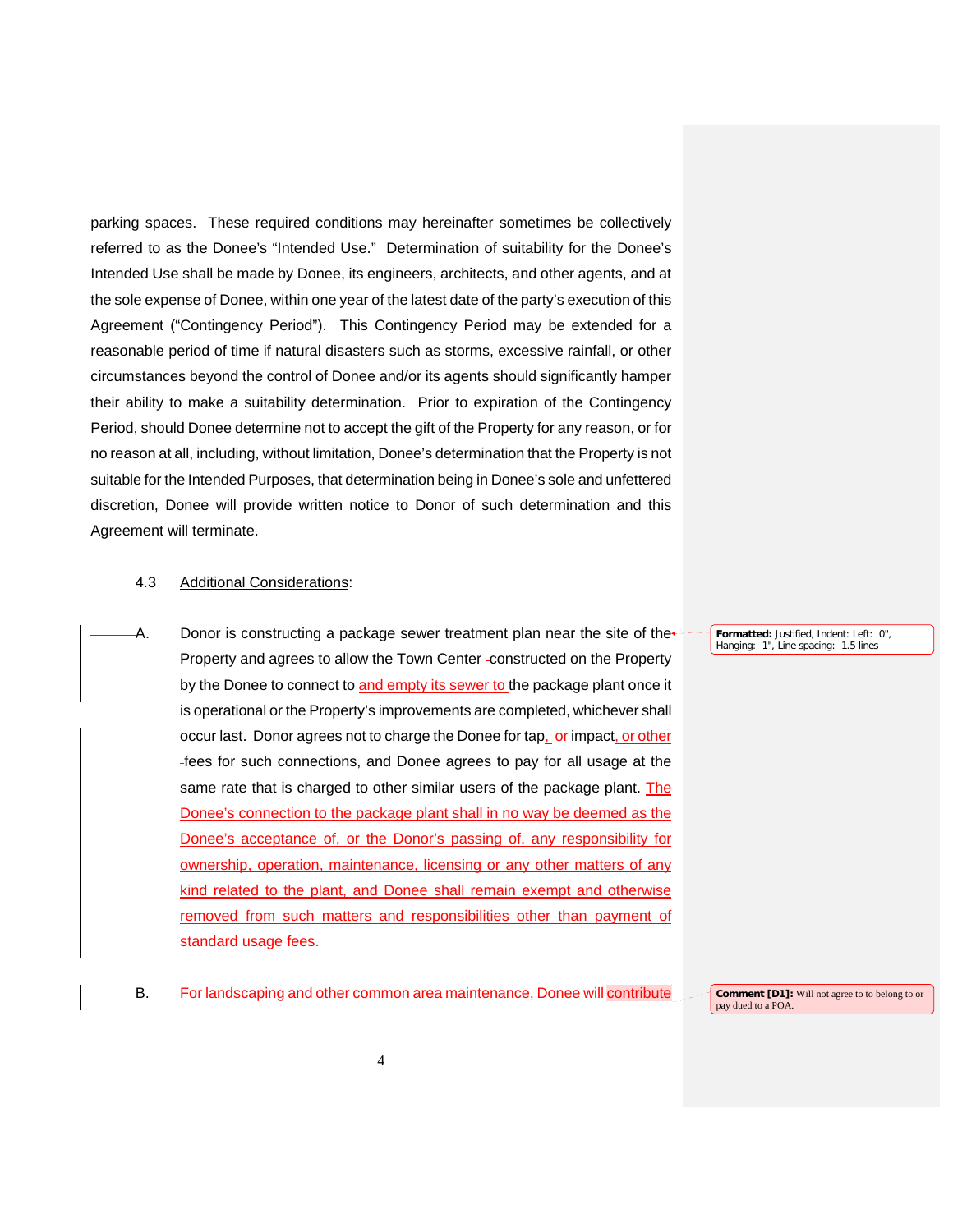association established for the Circle on a prorata basis based on footage of the Property compared with the entirety of the square footage of Circle property under the jurisdiction of the master association. This will be a restriction on the Property that runs with its title.

- C. The parties and their agents will cooperate and coordinate efficient permitting of the Town Center, including, but not limited to, stormwater systems and construction of improvements in a manner that is reasonably harmonious with other improvements located on adjacent and nearby properties. The Town will grade the Property, and any adjacent rights-of-way used by the Town for sidewalks and landscaping, so as not to divert storm water onto the Property or adjacent properties owned by Donor. Donee's financial responsibility for stormwater considerations is limited to improvements that it makes on the donated property.
- D. All dumpsters, trash cans, generators, or other similar exterior elements Property by Donee will be satisfaction of the parties.
- E. Any easements and rights of way required to provide reasonable ingress, egress, and regress to adjoining parties or to reasonably accommodate infrastructure needs shall be drafted and recorded with the Carteret County Register of Deeds.
- F. Prior to closing and expiration of the Contingency Period described below, Donor will provide Donee a recordable survey map of the Property indicating all boundary lines, easements, water lines, drainage facilities, rights of way, alleys, utilities, encroachments, and other matters associated with the Property as of the date that the survey is completed.
- G. Donor will restrict the title to the Property for use only as a Town Center. "Town Center" as used in this Agreement shall mean one building exclusively

**Comment [D2]:** Will foillow the requirements of the UDO in this regard which requires screening.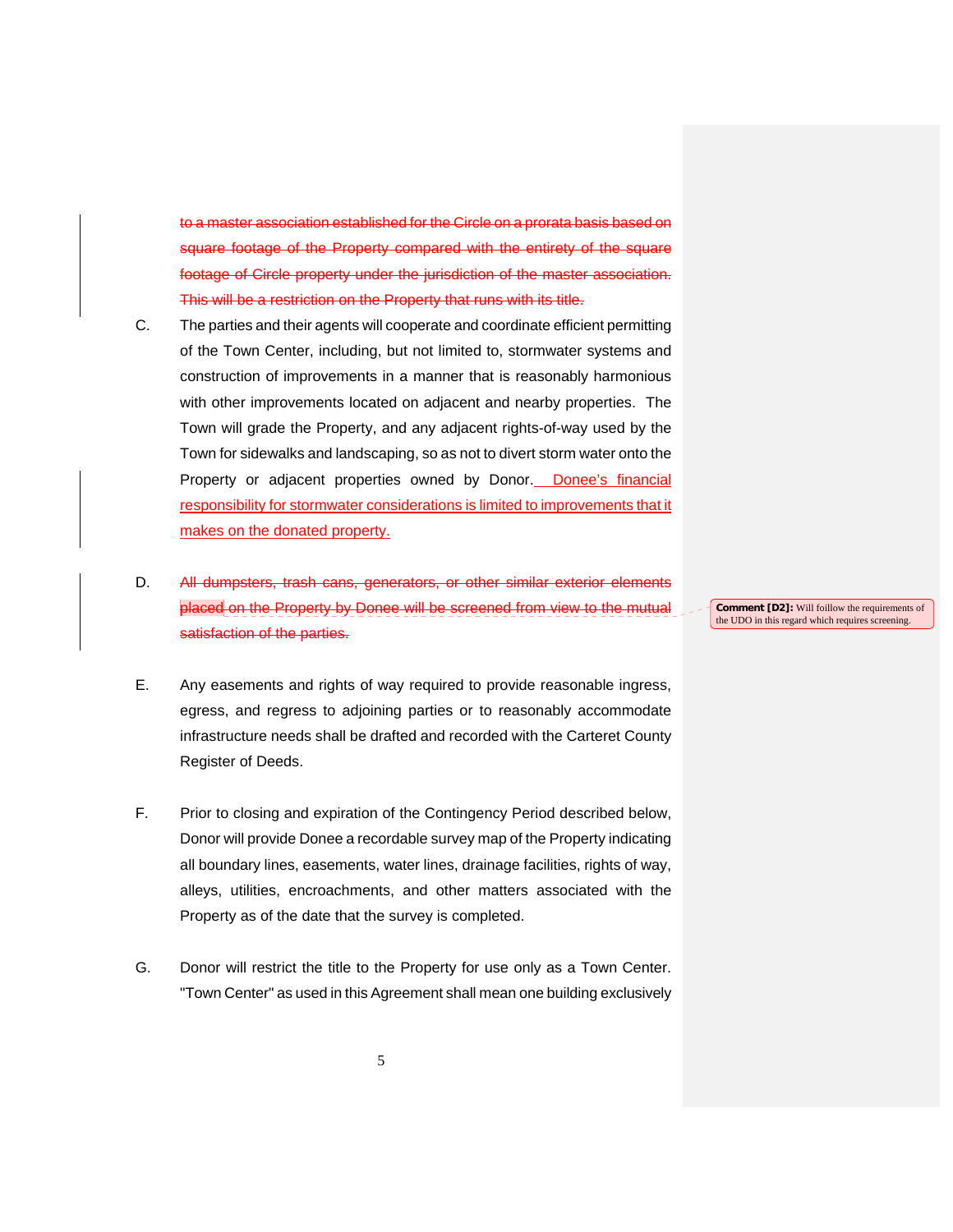containing (i) administrative offices for employees and elected officials of the Town of Atlantic Beach, (ii) one or more meeting rooms and/or rooms of assembly for town employees, elected officials, and the public, and, (iii) accessory rooms. The restriction will allow the transient use of the parking lot by all members of thepublic and by staff, regardless of vehicles used but shall prohibit the stationing of police cars, fire trucks, or public works vehicles on the Property or the parking or cleaning of heavy equipment (such as garbage trucks, dump trucks, and earth moving equipment) on the Property. This Town Center restriction will run with the title to the Property.

- H. Prior to choosing a final design for the Town Center, Donee will share submit its<sup>+-</sup> sketch plans of the same and a proposed site plan including a layout of sidewalks and landscaping in the East Drive, West Drive and Morehead Avenue rights-of-way adjacent to the Property to Donor and Donee's architects shall discuss with Donor and Donor's archetects potential methods of design, layout and construction of improvements. sidewalks, and landscaping in a manner that would cause them to be reasonably harmonious with other improvements located on adjacent and nearby properties while preserving the Town's indended purposes for, functionality of, and plans related to the project. solicit Donor's comments on the proposed exterior appearance of the structure, its layout on the Property and the sidewalks and landscaping. Donee in good faith will consider Donor's nments. It is the intent of the parties that the Town Center will blend harmoniously with Donor's aesthetic vision for the Circle.
	- I. After the Town Center is completed, should the Donee later choose to make (i) exterior modifications thereto, (ii) changes in the site plan, or (iii) changes in the plan for landscaping and sidewalks on adjacent rights-of-way, Donee will submit sketch plans of the same to Donor and solicit Donor's comments on the proposed changes. Donee in good faith will consider Donor's comments. Donor may assign this right to receive and comment on

**Formatted:** Indent: Hanging: 1"

**Comment [D3]:** Public comments have revealed a public concern that FMB will control the look of and construction plans for this project, so we are suggesting this language as a compromise.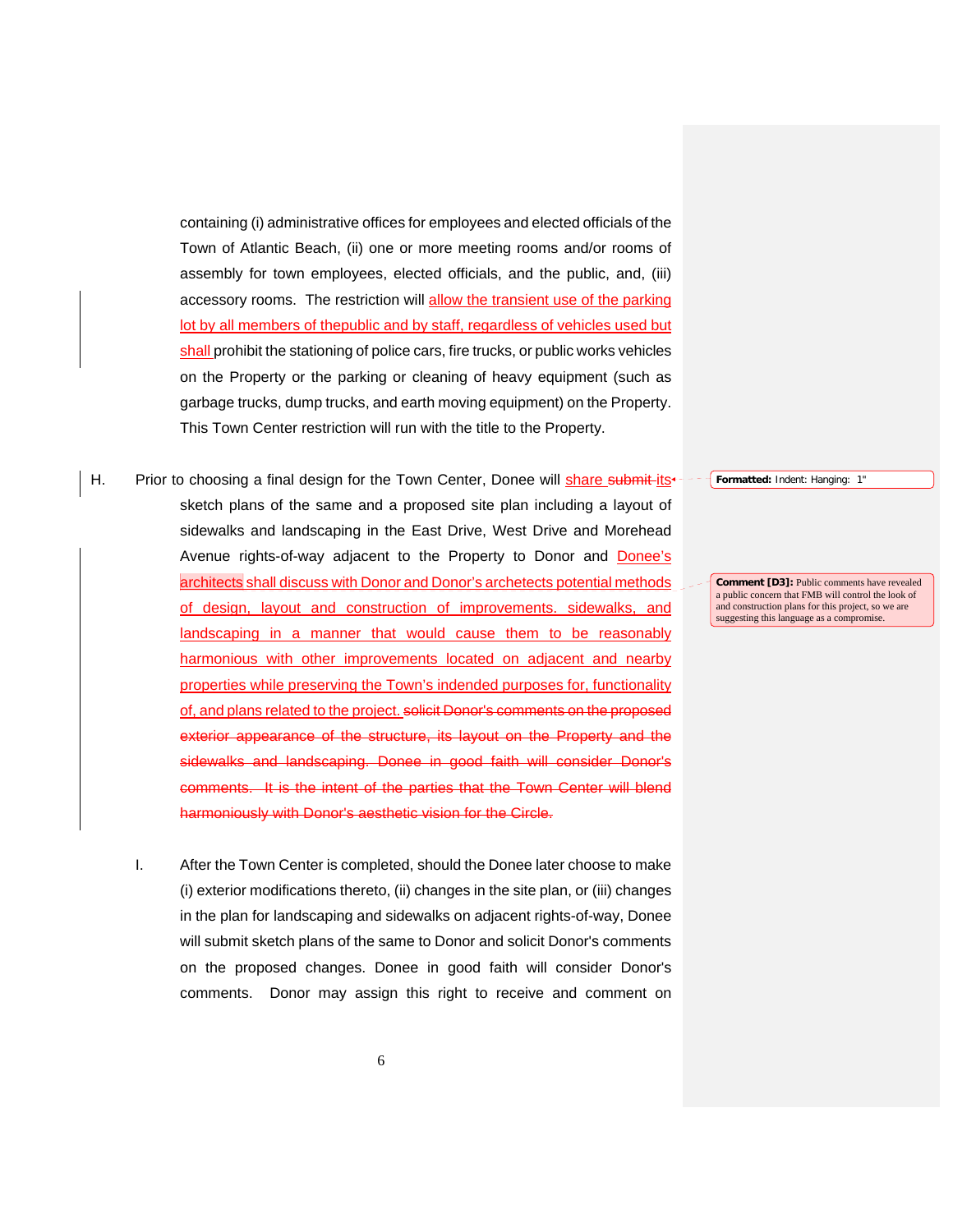proposed changes to any master owners' association with jurisdiction over Circle properties. It is the intent of the parties that future changes to the Town Center will blend harmoniously with any established aesthetic theme for the Circle.

- J. After the Donee has installed landscaping and sidewalks in the street rightsof-way adjacent to the Property as part of development of the Town Center, until responsibility for maintenance of the landscaping and sidewalks is transferred to a Circle master association, Donor will maintain the same
- K. The parties agree that the Town Center will be developed so that it has a parking lot and driveway on the south side of the Property adjacent to land retained by Donor. Donor will reserve an easement over the travelled portion of the parking lot and driveway area for ingress, egress, and regress of motor vehicles and pedestrians between the public streets east and west of the Property and Donor's retained lands. Donee will arrange its parking spaces to facilitate this easement. Such easement will be appurtenant to Donor's retained land and will run with its title.

 4.4 Access & Testing: Donor agrees that Donee, as part of Donee's determination of the Property's suitability for Donee's Intended Use, may go upon the Property for the purpose of surveying, delineation of wetlands, identification and testing of drainage, soil testing, boring of sample wells, and inspection of all aspects of the Property and any improvements thereon which is required to determine the suitability of the Property for its Intended Use. Any such activity done by or for the Donee will be accomplished with the least amount of damage to the Property as is reasonably possible to make such determinations. The Donee shall be responsible for all costs with respect to any and all contractors, agents, permitting fees, and any other charges incurred with respect to the testing and surveying performed by or for Donee. No contractor shall be permitted to place any materialman's, mechanic's, or other lien against the Property as a result of Donee's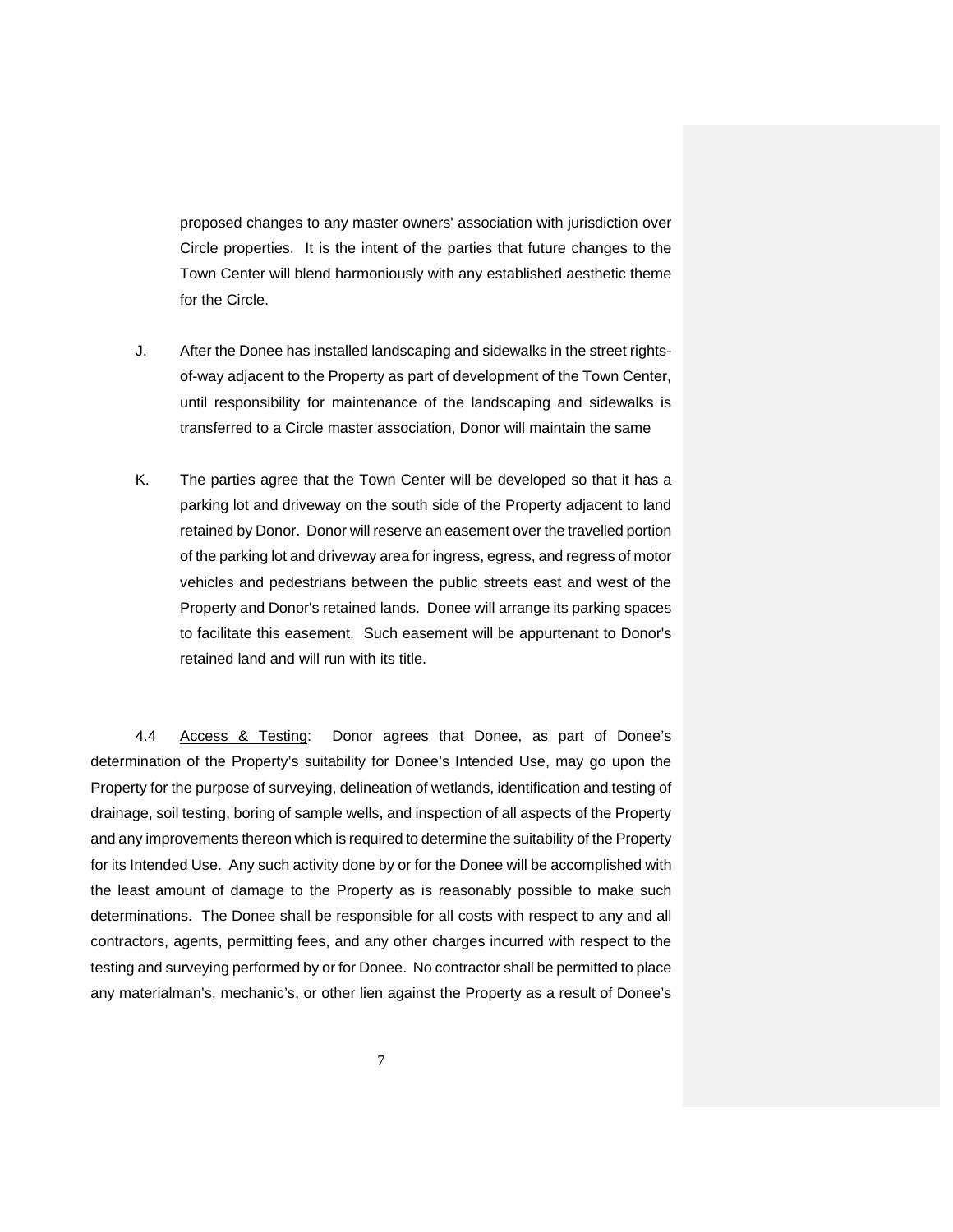actions or actions taken on Donee's behalf. In the event that Donee determines that the Property and improvements are not suitable for the Intended Use, Donee will provide Donor with copies of all documents prepared for the Donee pursuant to its surveying, delineations, and testing of the Property but Donor may not depend or rely upon such information for any purpose and Donee will not warrant, and specifically denies any liability for, the use of the information by Donor or any third party.

4.5 Hold Harmless: Without waiving any immunities or other defensive protections, and to the extent allowed by law, Donee agrees to indemnify and hold Donor harmless from any and all liability or expense, including reasonable attorney fees, that Donor may incur due to or arising from or connected with the Donee, the Donee's agents, contractors or employees entering upon the Property and/or conducting any tests or performing any surveys thereon, including, but not limited to any and all claims for death or injury to persons or property.

### 4.6 deleted

4.7 Environmental Survey: As part of Donee's determination of the Property's suitability for its Intended Purpose, Donee may have a Phase I Environmental Survey performed at its expense during the Contingency Period. Any additional environmental studies Donee deems necessary shall be based upon the results of the Phase I Survey and the Contingency Period will be extended until such additional studies are completed and reported to Donee, however such extension will not extend beyond 90 calendar days. Donee will proceed to obtain such environmental surveys and reports with due diligence. The result of the environmental studies must certify that the Property is free from any and all contamination and/or evidence of contamination from hazardous wastes, hazardous substances, hazardous materials, toxic substances, hazardous air pollutants or toxic pollutants or any other improper or illegal conditions as those terms are defined by any applicable federal, state or local law. Any such hazardous waste, hazardous substances, hazardous materials, hazardous air pollutants, toxic pollutants, toxic substances, or other pollutants or improper or illegal conditions found upon the property shall require Donor to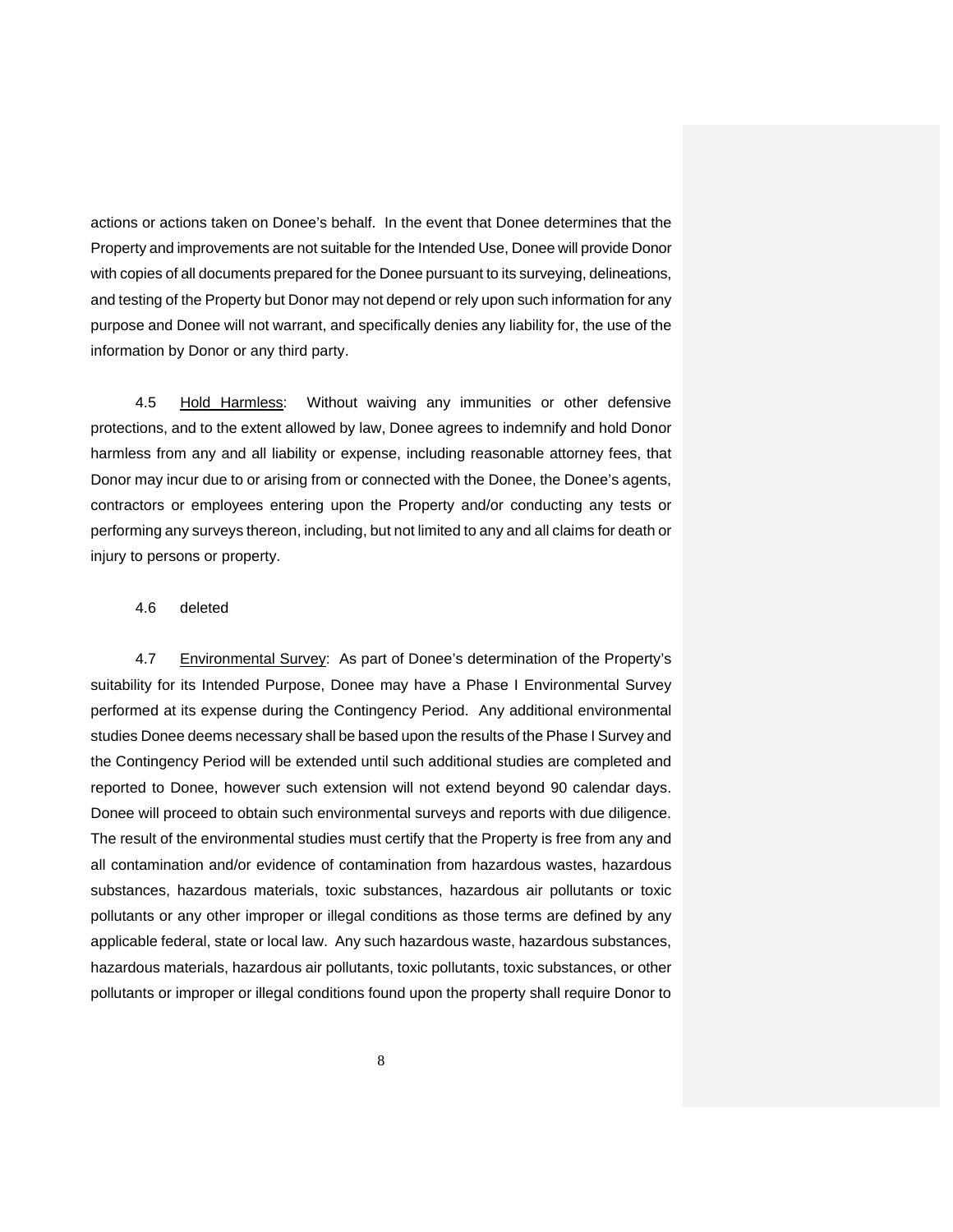fully remedy such conditions to the satisfaction of the Donee and all regulatory agencies, or at the option of the Donor, this contract shall become null and void.

4.8 Council Approval: This Agreement is subject to the approval of the Donee's Town Council and shall not become finally effective until such approval has been formally given. Until Donee's Town Council has given such approval, Donor may terminate this Agreement without penalty or obligation to reimburse Donee any costs or expenses.

4.9 Property Condition: In the event the Property is suitable for the Donee's Intended Use, and all the other conditions of this Agreement are met, the Property must be delivered to Donee in substantially the same or better condition at closing as on the date of this Agreement, except for the condition changes caused by Donee and reasonable, foreseeable wear and tear. CLOSING SHALL CONSTITUTE DONEE'S ACCEPTANCE OF THE PROPERTY IN ITS THEN EXISTING CONDITION AND DONOR MAKES NO REPRESENTATION OR WARRANTY, EXPRESS OR IMPLIED, AS TO THE CONDITION OF THE PROPERTY OR ITS SUITABILITY FOR DONEE'S INTENDED PURPOSES.

4.10 Encumbrances: All deeds of trust, liens and other charges against the Property must be paid and satisfied by Donor, or the Property must be released from the same, prior to or at Closing in such manner that cancellation may be promptly obtained following Closing. Donor shall remain obligated to obtain any such cancellations following Closing.

4.11 Title: Fee simple title must be delivered at closing by a General Warranty Deed to the Town of Atlantic Beach, free of all liens and encumbrances except for ad valorem taxes for the current year, prorated through the date of closing, utility easements, unviolated restrictive covenants that do not materially affect the value of the Property or its use for the Town's Intended Use, and such other encumbrances as may be assumed or specifically approved by Donee. Title delivered must be free from any defects other than zoning ordinances affecting the Property and matters of record existing at Closing which are accepted in writing by Donee. Donor shall not enter into or record any instrument that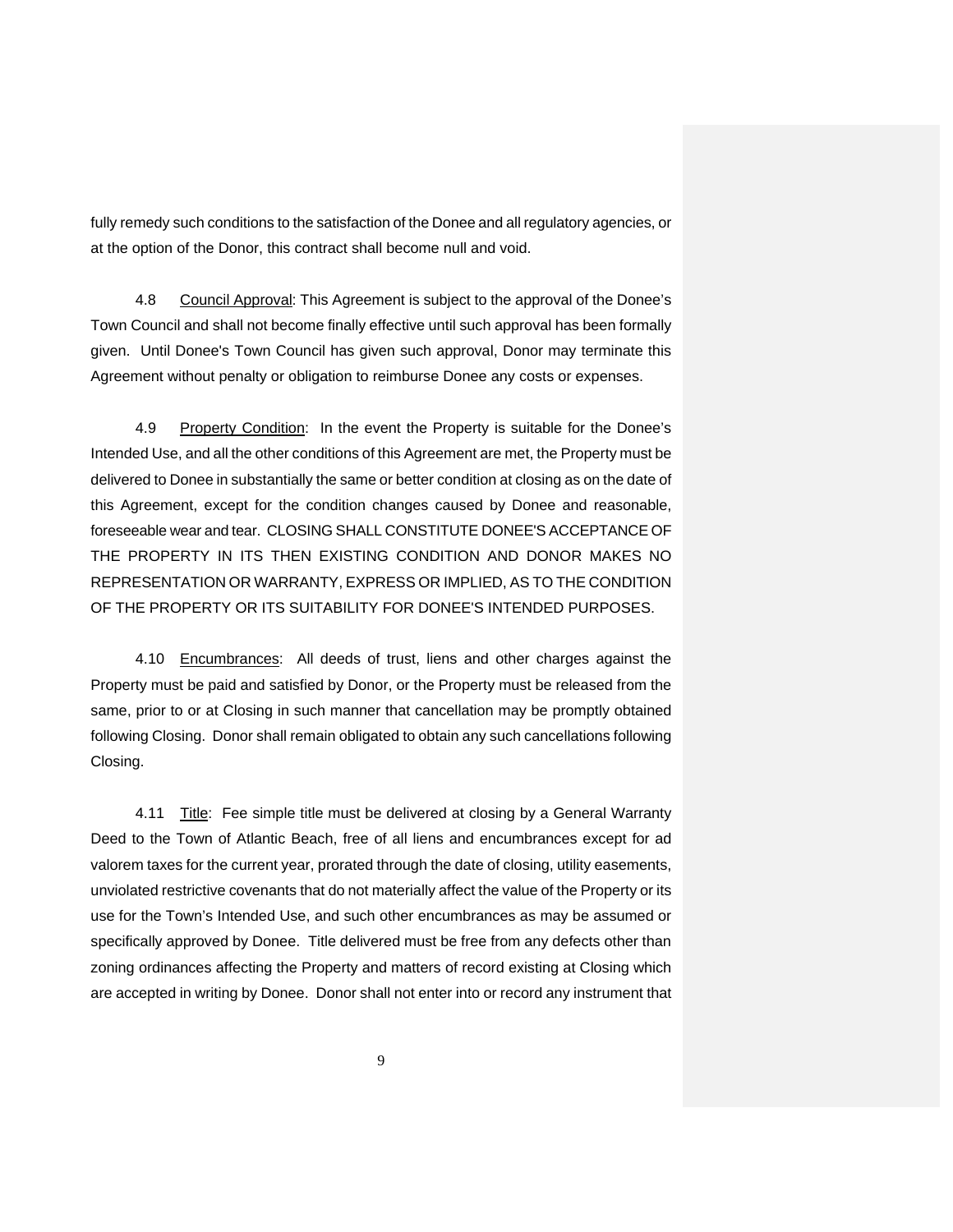affects the Property or title thereto after execution of the agreement without the prior written consent of the Donee. The General Warranty Deed must be in such form as Donee and its national title insurance company licensed to do business in North Carolina shall deem acceptable. If Donee's title examination regarding the Property shall show that Donor's title is not fee simple marketable and insurable, subject only to any exceptions permitted by Donee in writing, then Donee shall promptly notify Donor in writing of all such title defects and exceptions, in no case later than the end of the Contingency Period, and Donor shall have thirty (30) days to cure said noticed defects. If Donor does not cure the defects or objections within the thirty (30) days of such notice, then either party may terminate this Agreement, even if the Contingency Period may have already expired. If Donee determines to purchase title insurance from a company licensed to do business in the state of North Carolina, title to the property must be insurable at regular rates, subject only to standard exceptions and exceptions agreed to in writing by Donee.

 4.12 Prorations And Adjustments: Unless otherwise provided, the following items shall be prorated and either adjusted between the parties or paid at closing:

- (A) Real estate ad valorem taxes, prorated to the date of Closing, all personal property taxes, late fees, interest, and other governmental and quasigovernmental charges for the fiscal year in which the Closing shall occur shall be paid by Donor except as hereinafter provided. If the Closing shall occur before the tax rate or assessment is fixed, the apportionment of such general ad valorem real estate taxes shall be upon the basis of the taxes paid in the prior year, but such taxes shall be readjusted as soon as the applicable rate and assessment is fixed. The obligation for prorated taxes shall survive Closing. To the knowledge of Donor and Donee, there are no special assessments affecting the Property. Should any special assessments be levied, they shall be prorated equitably between Donor and Donee at Closing.
- (B) All other items customary and appropriate to be apportioned between the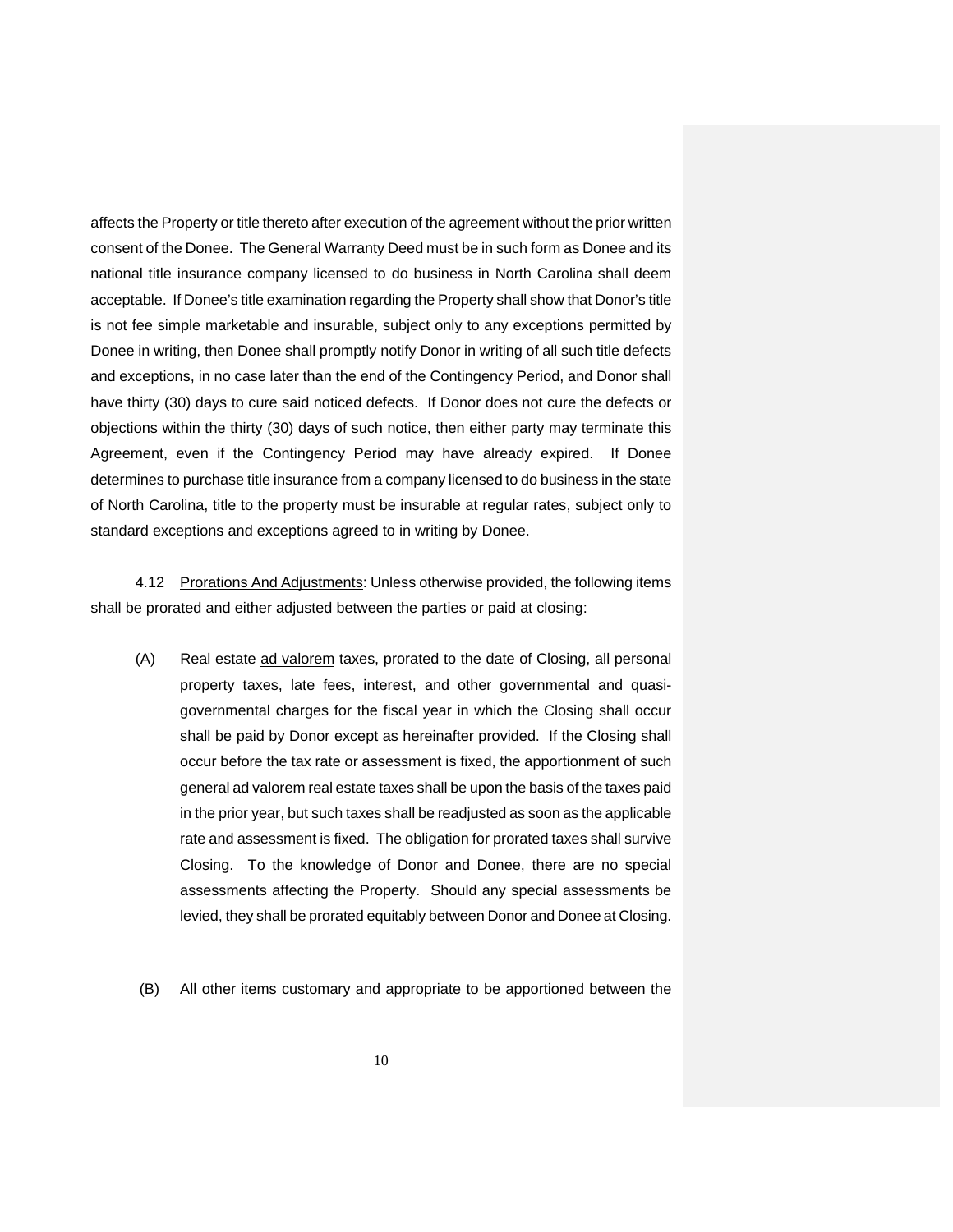Donee and Donor in the case of other properties similar to the Property.

- (C) Any errors or omissions in computing apportionments at Closing shall be corrected. This provision shall survive Closing for one (1) year.
- (D) The amount of any unpaid real estate taxes, assessments, water charges and sewer charges other than items subject to pro-ration as above provided, which Donor is obligated to pay and discharge at Closing, with interest and penalties thereon, to a date not less than two business days after Closing, may, at the option of Donor, be allowed to be deducted by Donee out of the cash portion of the Purchase Price, provided official, verifiable bills therefore are furnished at Closing.
- (E) All late listing penalties, if any, shall be paid by Donor.

4.13 Closing Expenses: Donor shall pay for preparation of a deed and all other documents necessary to perform Donor's obligations under this agreement, and for excise tax (revenue/transfer stamps), any deferred or rollback taxes, and other conveyance fees or taxes required by law. Donee shall pay for recording the deed, all costs of any title search, title insurance, environmental investigations and reports, and any other inspections or investigations undertaken by Donee. The Donee will reimburse Donor fifty percent (50%) of the cost of the survey provided by Donor pursuant to Section 4.3.F. Each party shall pay its own attorney fees.

4.14 Evidence Of Title and Other Documentation: Donor agrees to use its best efforts to deliver to Donee, as soon as reasonably possible after execution of this Agreement, copies of all title information in possession of or available to Donor, including but not limited to: title insurance policies, attorney's opinions on title, and surveys related to the Property, and any covenants, deeds, notes and deeds of trust and easements relating to the Property. Donor authorizes any attorney presently or previously representing Donor to release and disclose any title insurance policy for the Property in such attorney's file or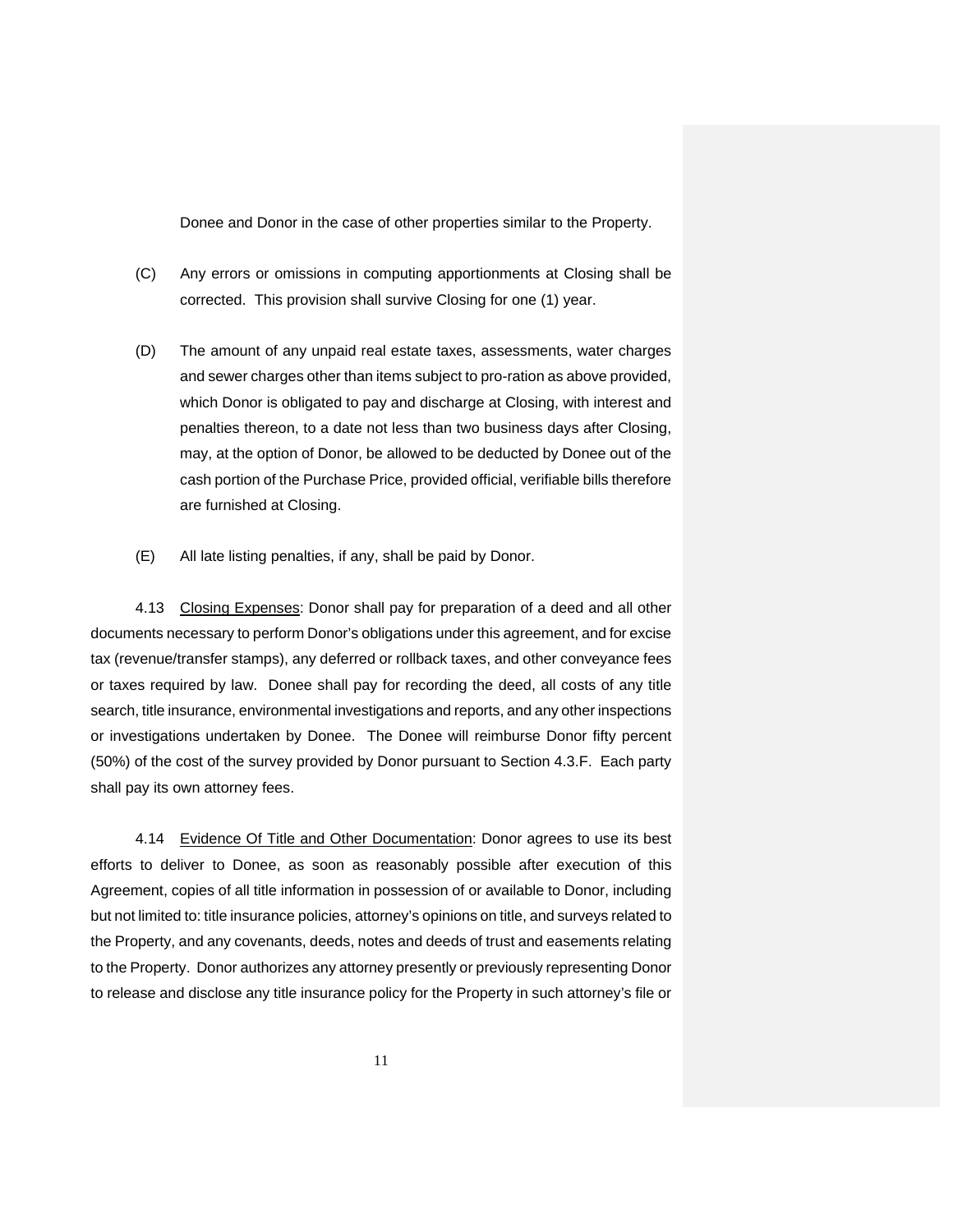storage to Donee and both Donee's and Donors agents and attorneys. Donor also authorizes the Property's title insurer or its agents to release and disclose all materials in the Property's title insurer's and/or title insurance agent's file to Donee and to both Donee's and Donors agents and attorneys. ; , provided, however, that Donee and Donee's attorney's or agents shall not disclose any such information except to its attorneys, accountants, lenders, relevant governmental agencies or regulatory bodies, and/or professional advisors.

4.15. Labor And Material: Donor shall furnish at closing an affidavit and indemnification agreement in form satisfactory to Donee and Donee's national title insurance company showing that all labor and materials, if any, furnished to the Property within 120 days prior to the date of closing have been paid for, and agreeing to indemnify Donee against all loss from any cause or claim arising therefrom.

 4.16 Termination of Lease or Rental Agreements – Unless otherwise allowed in writing by Donee, Donor shall terminate all leases, rental agreements, licenses, or other rights to possession of the Property by any person or entity. Prior to Closing, Donor will cause all tenants and other occupants in possession of any part of the Property to be permanently removed therefrom, and shall divest any and all persons or entities of any potential right to occupation or possession of the Property.

4.17 Risk Of Loss - The risk of loss or damage by fire or other casualty prior to Closing, except for those damages or casualties caused by Donee or Donee's agents, contractors or employees, shall be upon Donor. If the Property is destroyed or made unsuitable for Donee's Intended Use as described in this agreement prior to Closing, through no fault of the Donee or Donee's agents, contractors, or employees, Donee may elect to terminate this contract by written notice delivered to Donor or Donor's agent and all deposits and/or escrows shall be returned to Donee.

4.18 Assignments - This contract may not be assigned without the written consent of all parties, but if assigned by agreement, then this contract shall be binding on the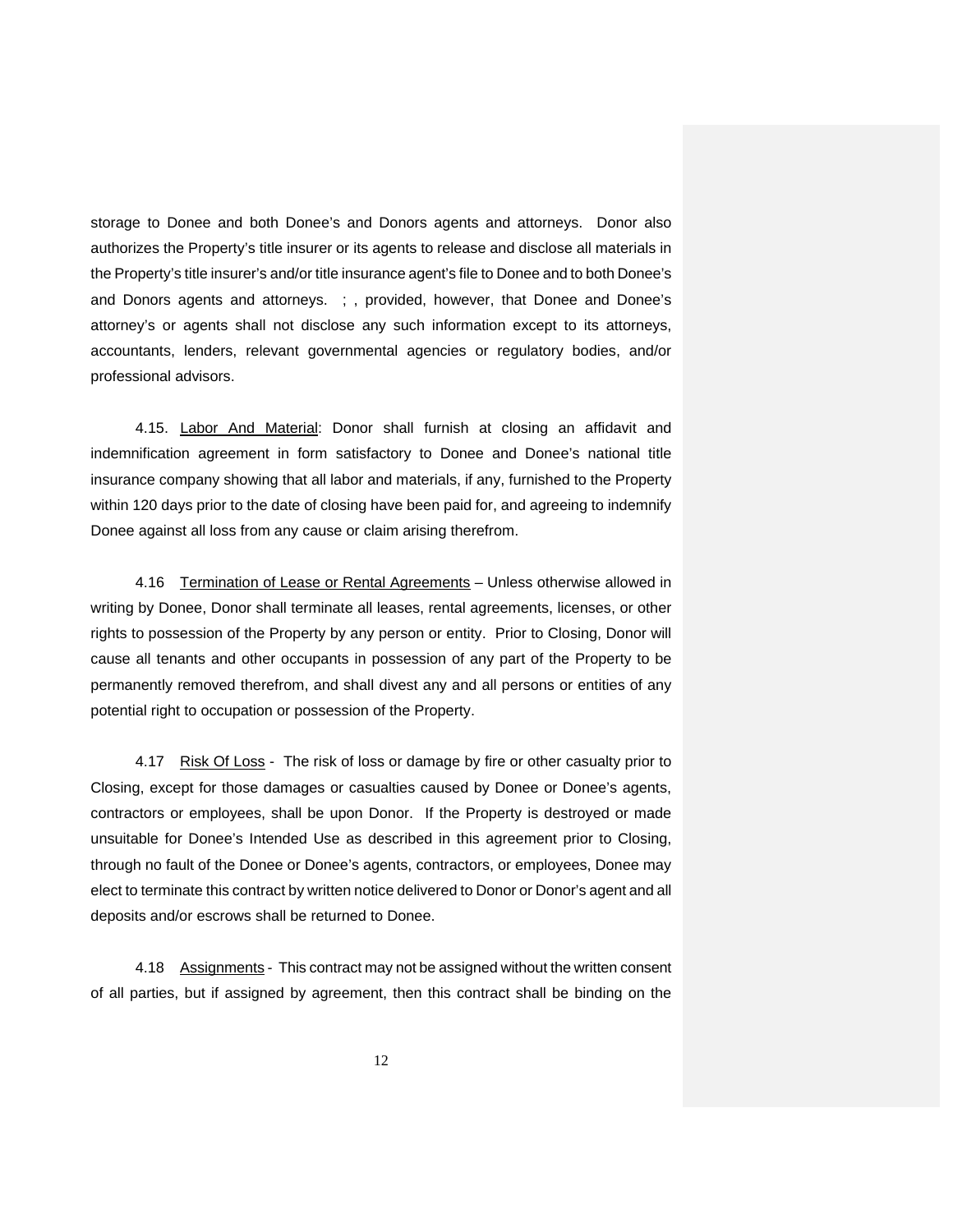assignee and his/her/its heirs, successors, and assigns.

4.19 Grant Funding and/or Financing - The Town may apply for grant funding and/or installment purchase financing in order to pay for some or all of the improvements it plans to make on the Property. Donor agrees to allow inspection of the Property by any such agencies and to reasonably assist such agencies in their informational requirements for determination of Donee's qualification for such funding or financing.

4.20 Termination During Contingency Period - If Donee chooses not to accept conveyance of the Property, for any reason or no reason, within its sole and unfettered discretion, and provides written notice to Donor prior to the expiration of the Contingency Period, then this Agreement shall terminate.

# **ARTICLE 5 CLOSING**

5.1 Defined: Closing shall be defined as the date and time of recording of the General Warranty deed provided by Donor to Donee. All parties agree to execute any and all documents and papers necessary in connection with Closing and transfer of title within 30 days following the end of the Contingency Period at the law office of Taylor and Taylor, PA, 610 Arendell Street, Morehead City, NC or such other place as may be designated by Donee. Donee shall have the right to declare the Contingency Period concluded prior to the end of its term set in Section 4.2 by giving written notice to Donor and the Closing will be consummated within thirty (30) days of such declaration. The General Warranty deed is to be made to Town of Atlantic Beach, a municipal corporation.

5.2 Donor - At the Closing, the Donor shall deliver or cause to be delivered to the Donee the following:

(A) A North Carolina General Warranty Deed (the "Deed"), duly executed and acknowledged by Donor, sufficient to transfer and convey to Donee, fee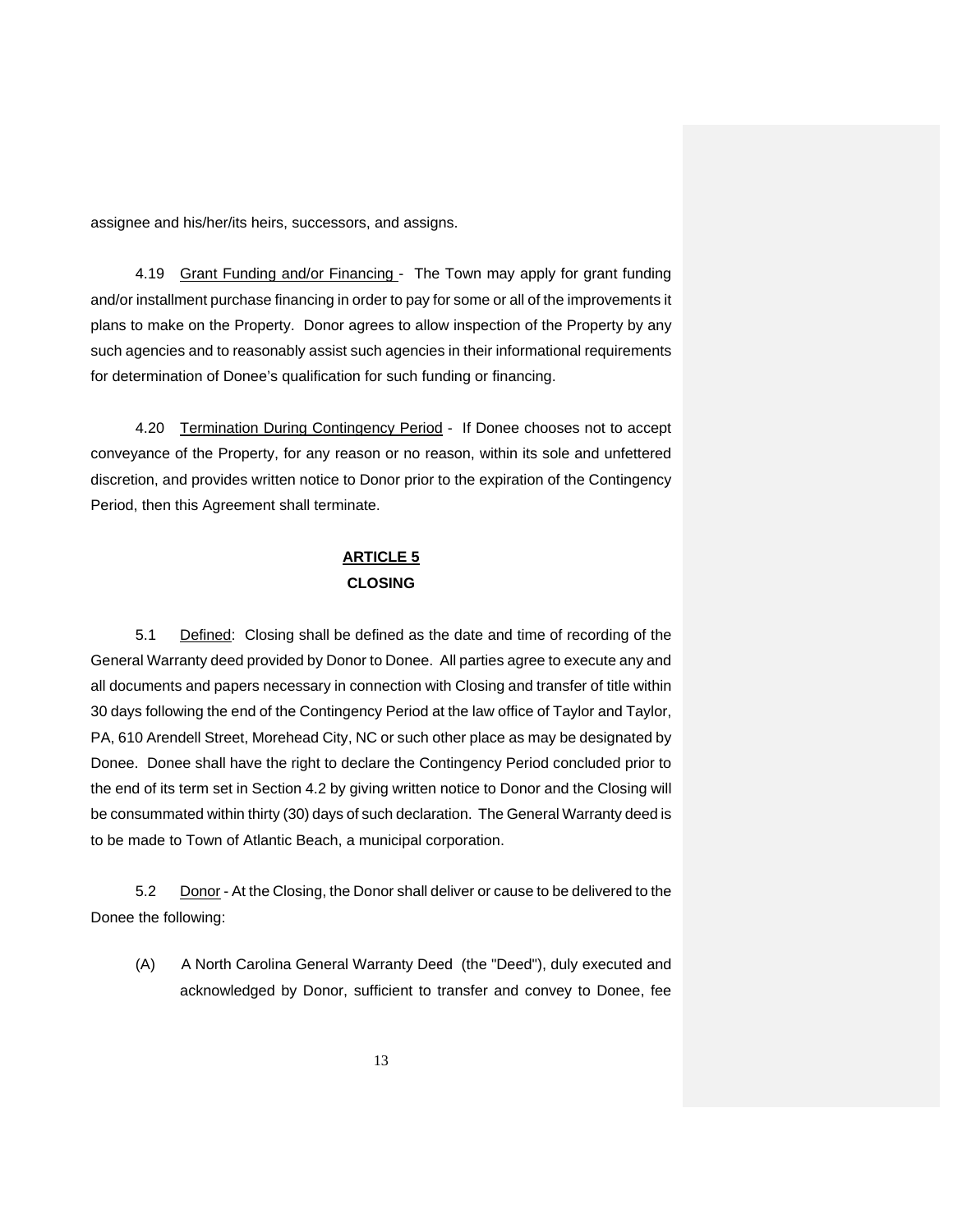simple, absolute, marketable and insurable title and interest in and to the Property.

- (B) Proof that all persons that might have a right to occupy, use or otherwise possess any part of the Property have been removed or divested.
- (C) An affidavit in form required by Donee's selected national title insurance company showing that all labor and materials, if any, furnished to the Property on behalf of Donor within 120 days prior to the date of Closing have been paid for.
- (D) Such other instruments and documents as may be reasonably required to consummate the transaction herein contemplated.

5.3 Donee - At the Closing, Donee shall deliver or cause to be delivered to the Donor **s**uch instruments and documents as may be reasonably required to consummate the transaction herein contemplated.

5.4 Real Estate Commissions – Donor and Donee represent and warrant to each other that they have not dealt with any broker or real estate agent in connection with this transaction. Donor agrees to indemnify and hold Donee harmless from all loss, damage, costs and expenses (including attorney's fees and disbursements) that the Donee may suffer as a result of any claim for a fee, commission or payment of any description brought by any person with whom Donor may have dealt in connection with this transaction. Donee agrees to indemnify and hold Donor harmless from all loss, damage, costs and expenses (including attorney's fees and disbursements) that the Donor may suffer as a result of any claim for a fee, commission or payment of any description brought by any person with whom Donee may have dealt in connection with this transaction. The representations and covenants set forth in this provision shall survive delivery of the Deed and closing or other termination of this Agreement.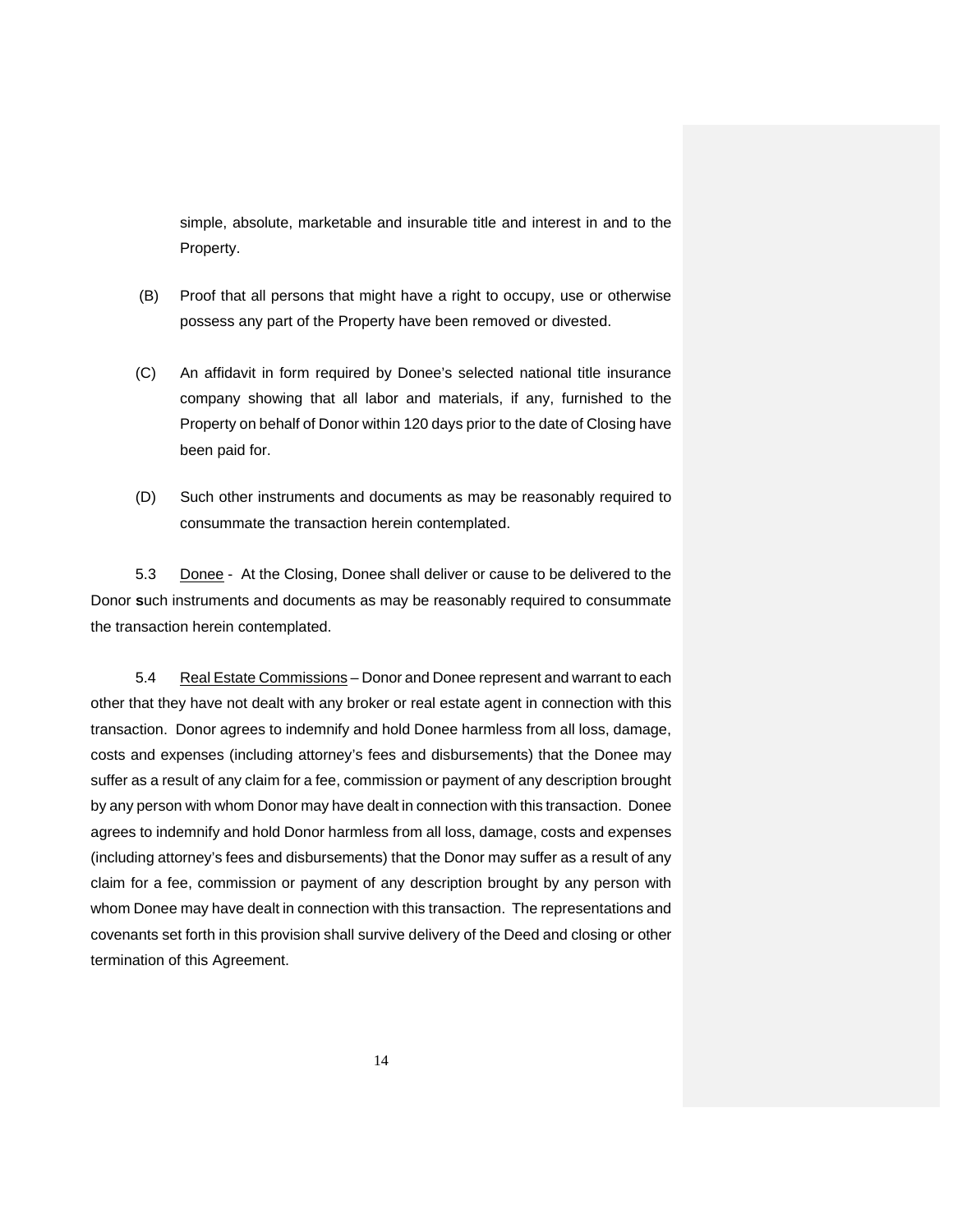5.5. Possession - Possession shall be delivered at closing.

# **ARTICLE 5A CONSTRUCTION OF THE TOWN CENTER**

 5A.1 Commencement and Completion of Construction. Donee agrees to commence construction of the Town Center within within twelve months sixty (60) days of the Closing Date and to complete the same within eighteen (18) months thereafter.

 5A.2 Donee's Default. Should Donee default in a requirement of 5A.1, it agrees to reconvey title to the Property to Donor on demand of Donor. In such case, title shall be the same as originally conveyed by Donor to Donee.

 5A.3 Survival. This Article 5A survives closing and is binding on the Donee notwithstanding Section 7.1

# **ARTICLE 6 OTHER DONOR WARRANTIES**

6.1 Authority - Donor warrants that it has full power, license and authority to enter into this agreement and to convey and assign the Property identified herein.

6.2 Not In Default – Donor warrants that it is not now, and continuously up to the time of closing will not be, in default in respect to any of its material obligations under any contract or other obligation or otherwise declared in default of any of its liabilities pertaining to the Property, and that there is not now, nor will there be at Closing, any state of facts or circumstances or condition or event which would constitute or result in any such default.

6.3 No Adverse Information- Donor has no actual knowledge of (i) condemnation(s) affecting or contemplated with respect to the Property; (ii) actions, suits or proceedings pending or threatened against the Property, (iii) changes contemplated in any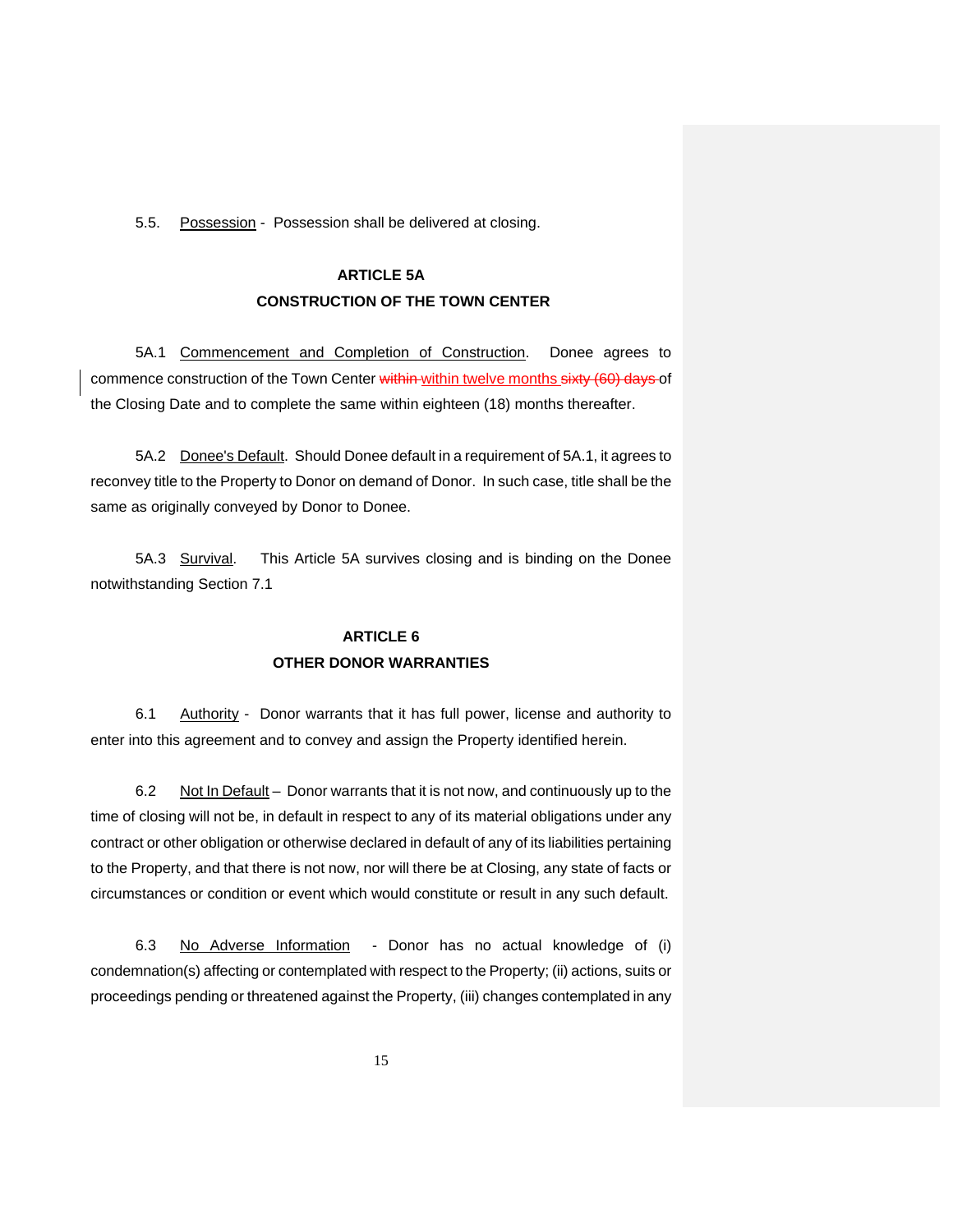applicable laws, ordinances or restrictions affecting the Property; or (iv) governmental special assessments, either pending or confirmed, for sidewalk, paving, water, sewer, or other improvements on or adjoining the Property, and no pending or confirmed owners' association special assessments. For purposes of this Agreement, a "confirmed" special assessment is defined as an assessment that has been approved by a governmental agency or an owners' association for the purpose(s) stated, whether or not it is fully payable at time of closing. A "pending" special assessment is defined as an assessment that is under formal consideration by a governing body. Donor shall pay all owners' association assessments confirmed as of the time of Closing, if any, all confirmed governmental assessments shall be equitably prorated between the parties, and Donee shall take title subject to all pending assessments disclosed by Donor herein, if any.

 6.4 Compliance With Law - To Donor's actual knowledge, (i) Donor has complied with all applicable laws, ordinances, regulations, statutes, rules and restrictions pertaining to or affecting the Property; (ii) performance of the Agreement will not result in the breach of, constitute any default under or result in the imposition of any lien or encumbrance upon the Property under any agreement or other instrument to which Donor is a party or by which Donor of the Property is bound; and (iii) there are no legal actions, suits or other legal or administrative proceedings pending or threatened against the Property, and Donor is not aware of any facts which might result in any such action, suit or other proceeding. There is no litigation, proceeding, or covenant either pending or, to the best of the Donor's knowledge, threatened, nor will there be at the time of Closing, any law or regulation impediment which would in any way prevent, restrict or impede Donee from utilizing the Property for its Intended Use as described in this Agreement. Donor warrants that it will continue to comply will all applicable laws and regulations pending Closing and will correct any violations arising prior to Closing.

6.5 Possession – Donor warrants that it has not committed any act which has impaired or which could impair Donor's rights to possession and conveyance of the property which is being purchased under this contract.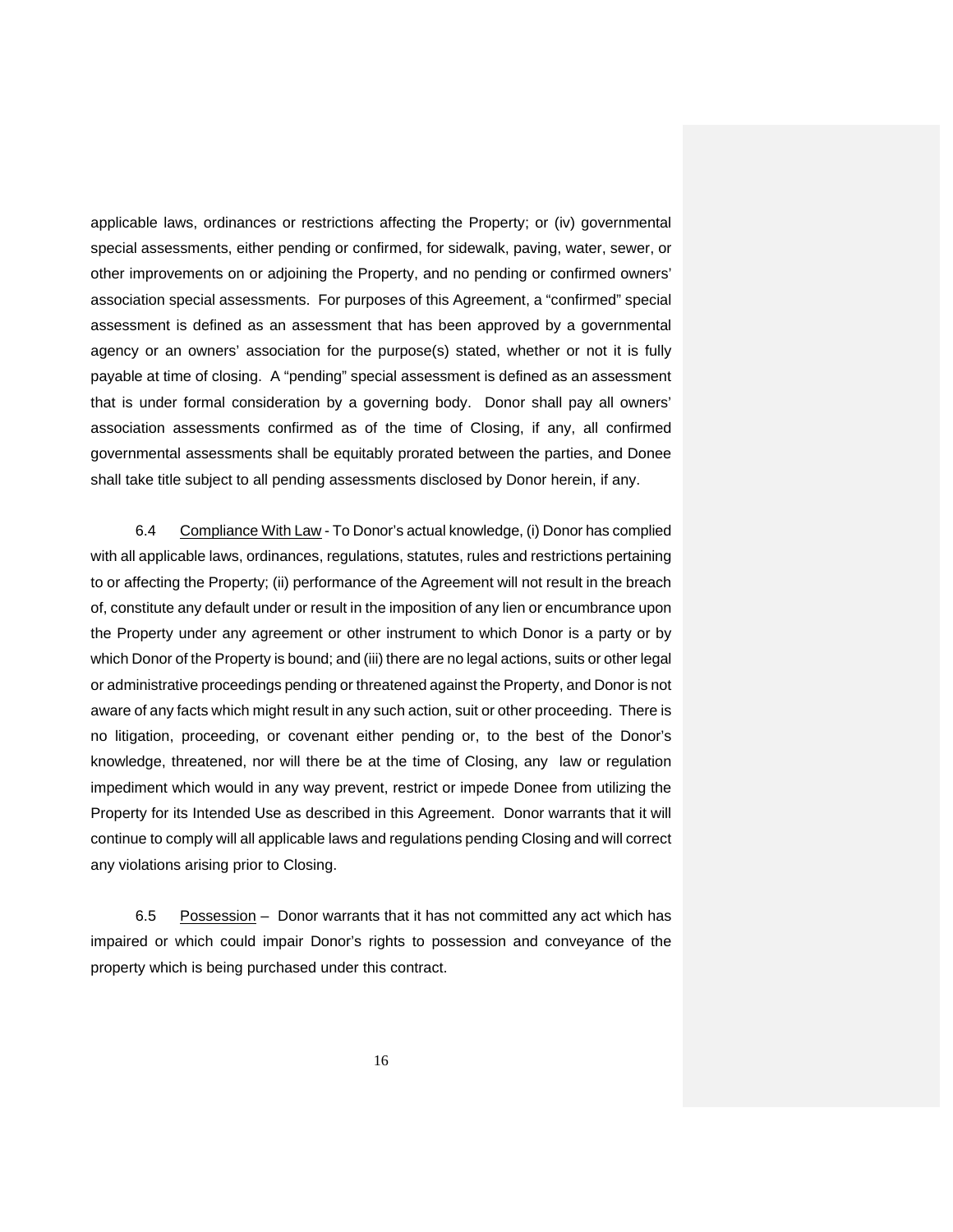# **ARTICLE 7 DEFAULT / FAILURE TO PERFORM**

7.1 Donee's Default - If Donee defaults prior to Closing, Donee will pay to Donor all of Donor's costs in procuring and providing the survey described in Section 4.3.F, and Donor shall be entitled, as its sole remedy in addition to receiving payment for the survey, to terminate this Agreement, whereupon the obligations hereunder shall terminate, except those expressly stated to survive termination hereof; it being understood that actual damages sustained by the Donor in the event of such a default are difficult if not impossible to ascertain. This Section shall survive termination of this Agreement.

7.2 Donor's Default - If Donor defaults in its obligations hereunder or makes any material misrepresentation or breaches any warranty, the Donee may, at its option, either:

- (A) Terminate this Agreement, whereupon the obligations of the parties hereto, other than those expressly set forth to survive termination hereof, shall terminate, or
- (B) Terminate this Agreement, whereupon the obligations of the parties hereto, other than those expressly set forth to survive termination hereof, and receive reimbursement from Donor of (i) all of Donee's expenses in testing the property during the Contingency Period, (ii) all of Donee's expenses in designing the Town Center, and (iii) all of Donee's expenses in preparation for Closing.

This Section shall survive Closing or other termination of this Agreement.

# **ARTICLE 8 OTHER PROVISIONS**

8.1 Parties - This contract shall be binding upon and shall inure to the benefit of the parties, i.e., Donee and Donor and their heirs, successors and assigns. As used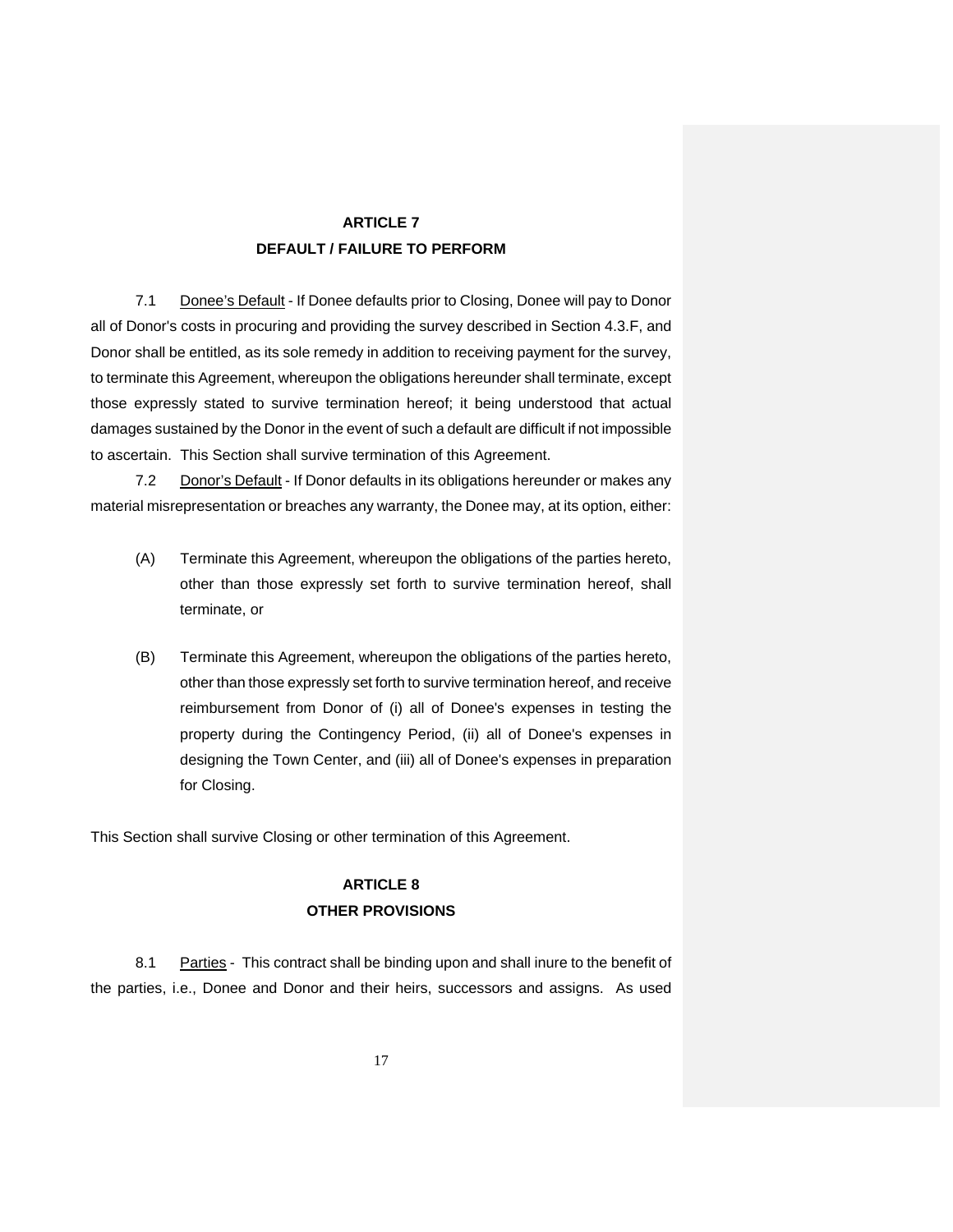herein, words in the singular include the plural and the masculine includes the feminine and neuter genders, as appropriate.

8.2 Survival - If any provision herein contained which by its nature and effect is required to be observed, kept or performed after the closing, it shall survive the closing and remain binding upon and for the benefit of the parties hereto until fully observed, kept or performed. All covenants or warranties made by the Donor to the Donee under this Agreement shall survive the closing.

8.3 Entire Agreement - This contract contains the entire agreement of the parties and there are no representations, inducements or other provisions other than those expressed herein. All changes, additions or deletions hereto must be in writing and signed by all parties. The non-fulfillment of any of the conditions contained in this agreement may be waived in a writing executed by the parties.

8.4 Execution - This offer shall become a binding contract when signed by both Donee and Donor as indicated below and approved by the Donee's Town Council. Parties represent that they have taken all steps required by law or otherwise necessary to enter into this transaction and that the individuals executing this agreement and such other documents as may be necessary to effectuate any transactions contemplated by this agreement, have been granted full authority to do so by their respective organizations, and that his or her signature is fully sufficient to bind their respective organization, except that the Town's obligations herein are subject to approval of its Town Council. This contract is executed under seal in signed multiple originals, all of which together constitute one and the same instrument, with a signed original being retained by each party.

8.5 Memorandum of Contract - Upon request by either party, the parties hereto shall execute a memorandum of contract in recordable form setting forth such provisions hereof (other than the Purchase Price and other sums due) as either party may wish to incorporate. Such memorandum of contract shall contain a statement that it automatically terminates and the Property is released from any effect thereby as of a specific date to be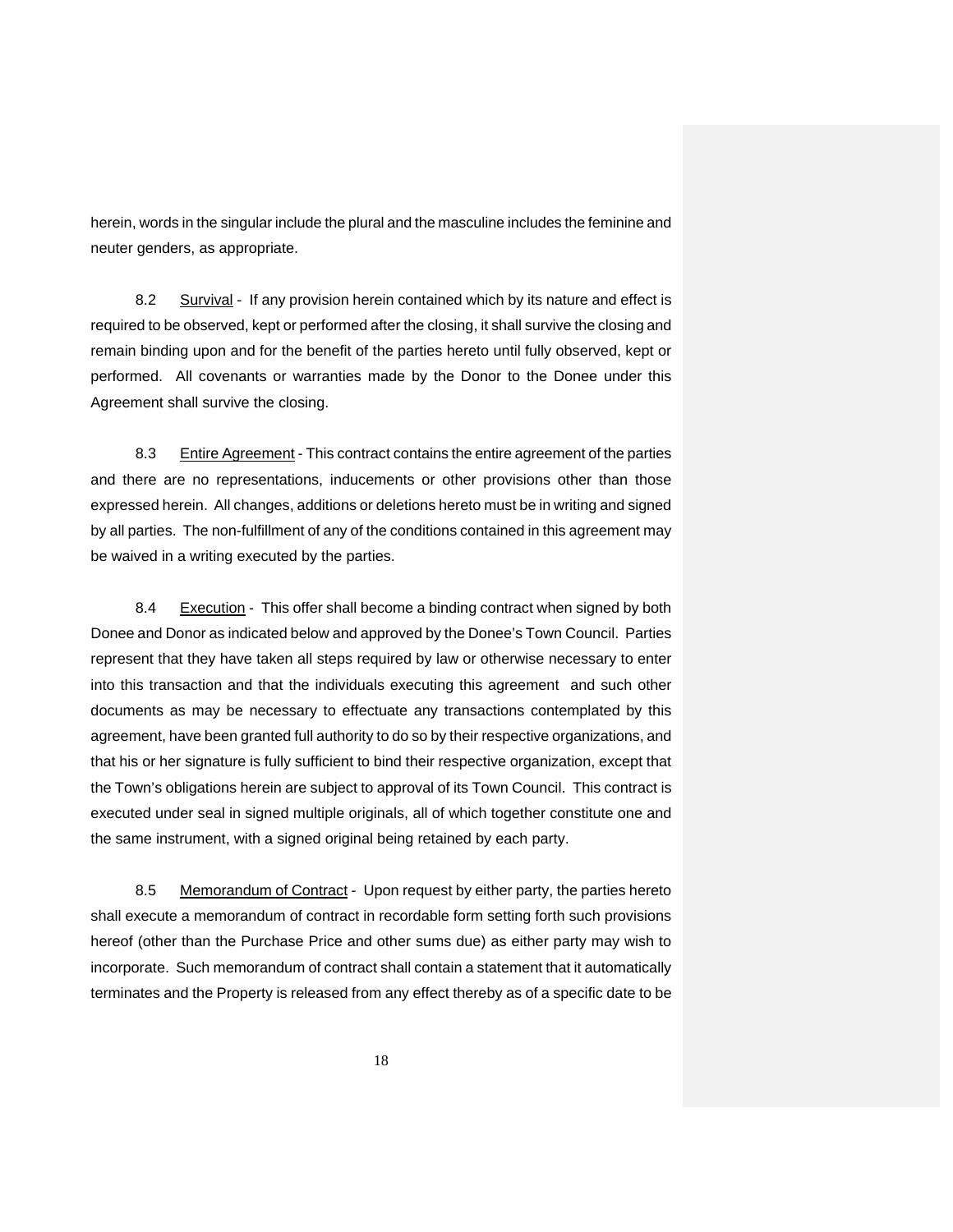stated in the memorandum (which specific date shall be no later than the date of Closing). The cost of recording such memorandum of contract shall be borne by the party requesting execution of same.

8.6 Merger Of Understandings - It is understood and agreed that all negotiations, understandings and agreements heretofore had between the parties hereto are hereby merged into this Agreement which alone fully and completely expresses their agreement, and that this Agreement is entered into after full investigation, neither party relying upon any statement or representations made by the Donor or the Donee or anyone else not embodied in this Agreement. This Agreement and the exhibits attached hereto embody the entire agreement between the parties in connection with this transaction, and there are no oral agreements existing between the parties relating to this transaction which are not expressly set forth herein. This Agreement may not be modified or, except as expressly provided to the contrary herein, canceled or terminated, other than by a writing signed by all parties. This Agreement may be executed in any number of counterparts, each of-which shall be an original, but all of which together shall constitute one and the same instrument. This paragraph shall survive the Closing and delivery of the Deed or other termination of this Agreement.

8.7 Waiver - Failure of either party to object to any act or omission on the part of the other party, no matter how long the same may continue, shall not be deemed to be a waiver by such party of any of its rights hereunder unless expressly provided to the contrary herein. No waiver by any party at any time, express or implied, of any breach of any provision of this Agreement shall be deemed a waiver of a breach of any other provision of this Agreement or a consent to any subsequent breach of the same or any other provision. If any action by any party shall require the consent or approval of another party, such consent or approval of such action on any one occasion shall not be deemed a consent to or approval of said action on any subsequent occasion.

8.8 Headings - The headings, captions, section numbers and article numbers appearing in this agreement are inserted only as a matter of convenience and do not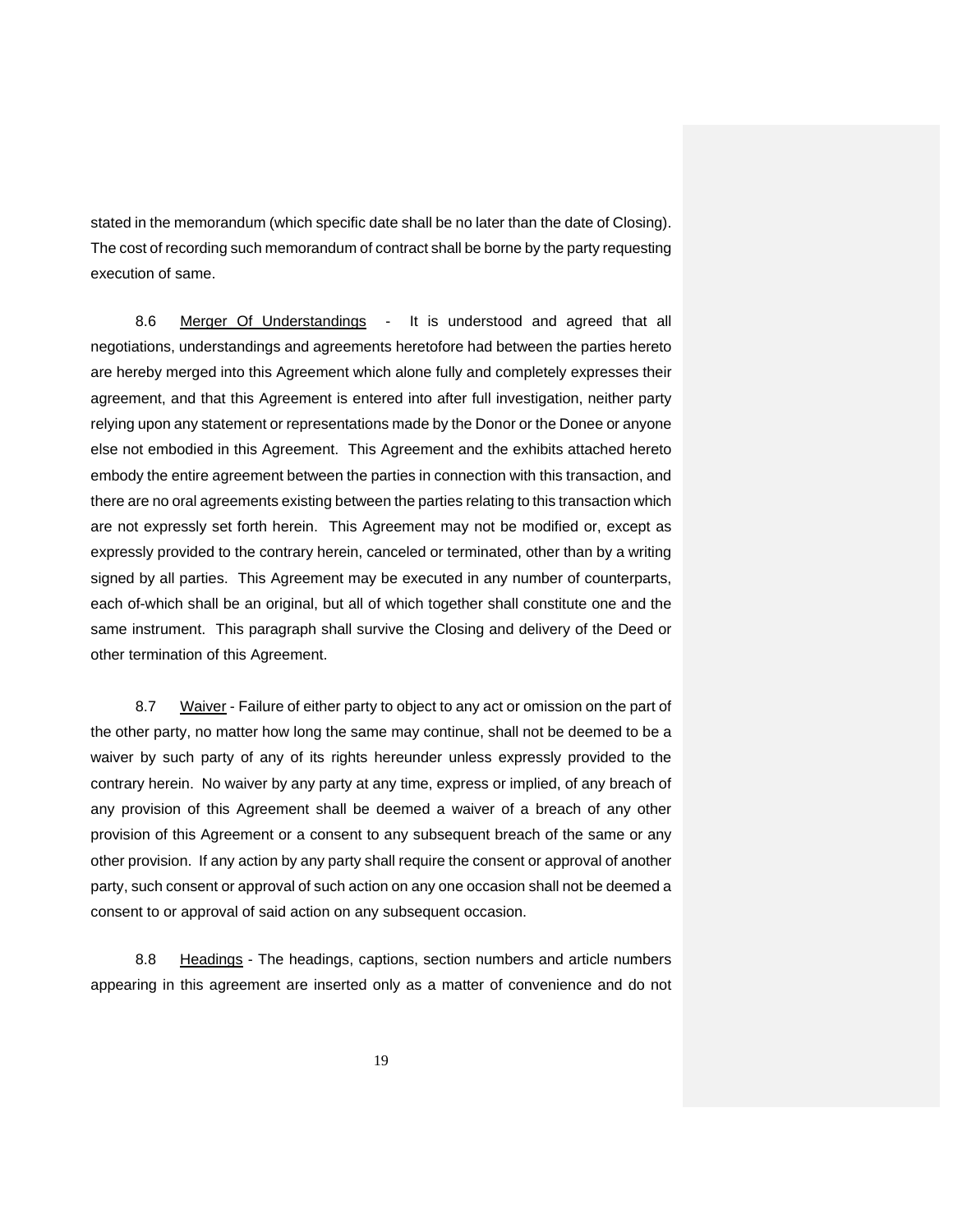define, limit, construe or describe the scope or intent of such sections or articles of this agreement.

8.9 Notices - Except as expressly provided to the contrary in this agreement, notices which must or may be given by any party hereto must be in writing and shall be deemed as given:

- (A) Upon personal delivery to the address of the party to be noticed as set forth below, or
- (B) Four (4) days from the date of posting the same in the United States mails by prepaid certified or registered mail, return receipt requested, to the party to be notified at the address of that party given below, or
- (C) One (1) day after depositing such notice addressed as set forth below to the party to receive notice, with proper payment or credit arrangement, in the custody of a nationally recognized overnight delivery service.
- **If to Donor:** Manager FMB At The Grove, LLC 2231 Nash Street NW, Suite D Wilson, North Carolina 27896
- **With copies to:** Neil B. Whitford Kirkman Whitford Law Firm 710 Arendell St., Suite 105 Morehead City, NC 28557
- **If to Donee:** Town Manager Town of Atlantic Beach Atlantic Beach, North Carolina 28557
- **With Copies to:** Derek Taylor Taylor & Taylor, PA 610 Arendell Street Morehead City, NC 28557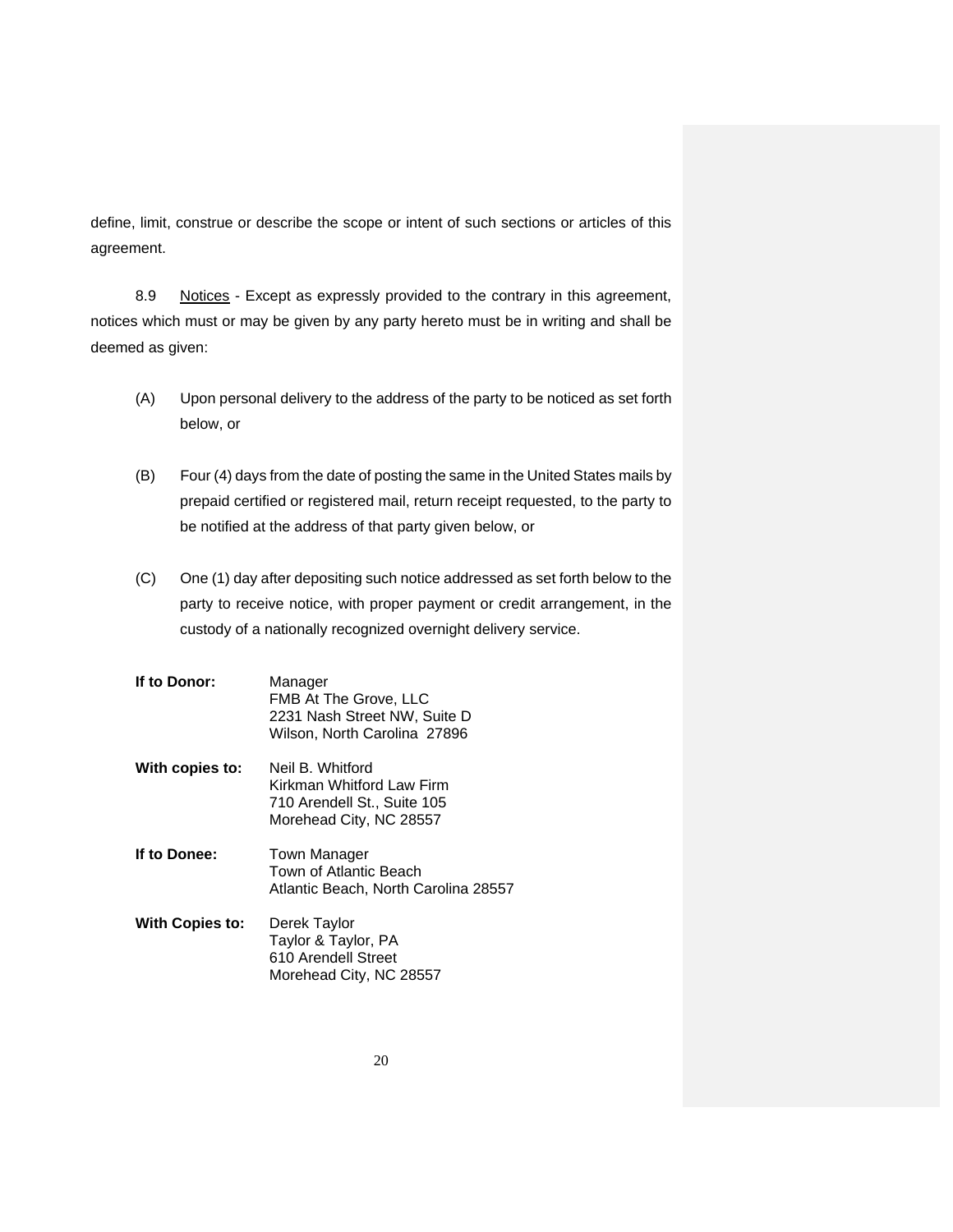Except as set forth to the contrary herein, any party may designate, by notice in writing as above provided, a new or other address to which such notice or demand shall thereafter be given, made or mailed. The respective attorneys for the parties are hereby authorized (i) to give any notice which the party is required to give or may give under this Agreement; and (ii) to agree to adjournments of Closing. It is understood that Donee's attorney is Derek Taylor, Esq. of Taylor & Taylor, PA, 610 Arendell Street, Morehead City, NC 28557. Donor will inform Donee, in writing, of the contact information of its attorney, if any, at least two weeks prior to Closing.

 8.10 Choice of Law and Venue **-** The execution, interpretation and performance of this agreement, and any disputes with respect to the transactions contemplated by this agreement, including any fraud claims, shall be governed by the internal laws and judicial decisions of the State of North Carolina, without regard to principles of conflicts of laws. If any party commences a lawsuit or other proceeding relating to or arising from this Agreement, the parties hereto agree that the United States District Court for the Eastern District of North Carolina shall have sole and exclusive jurisdiction over any such proceeding where the federal court would have subject matter jurisdiction, and the courts of the State of North Carolina in the County of Carteret shall have sole and exclusive jurisdiction in all other cases. Any of these courts shall be proper venue for any such lawsuit or judicial proceeding and the parties hereto waive any objection to such venue. The parties hereto consent to and agree to submit to the jurisdiction of any of the courts specified herein and agree to accept service of process to vest personal jurisdiction over them in any of these courts. Process in any action or proceeding referred to in the preceding sentence may be served on any party anywhere in the world.

8.11 Severability. If any provision contained in this agreement shall for any reason be held invalid, illegal or unenforceable in any respect, such invalidity, illegality or unenforceability shall not affect any other provision of this Agreement, and this Agreement shall be construed as if such invalid, illegal or unenforceable provision had never been contained herein, unless the invalidity of any such provision substantially deprives either party of the practical benefits intended to be conferred by this Agreement. Notwithstanding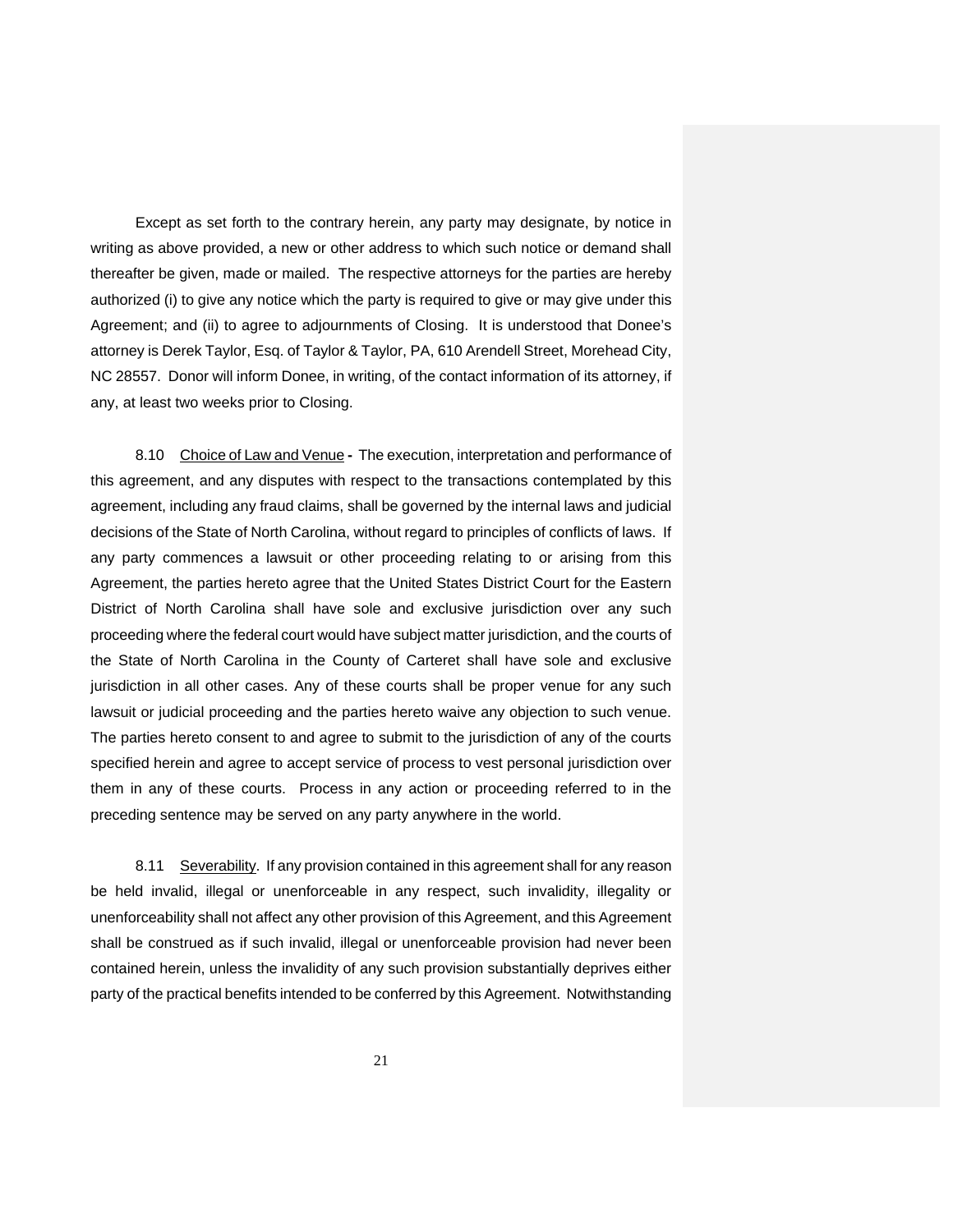the foregoing, any provision of this Agreement held invalid, illegal or unenforceable only in part or degree shall remain in full force and effect to the extent not held invalid or unenforceable, and the determination that any provision of this Agreement is invalid, illegal or unenforceable as applied to particular circumstances shall not affect the application of such provision to circumstances other than those as to which it is held invalid, illegal or unenforceable.

8.12 Construction - This Agreement has been executed after negotiation and the opportunity by both parties to have this agreement reviewed and revised by legal counsel of their choice. None of the provisions of this Agreement shall be interpreted or construed against a party hereto solely by virtue of the fact that any such provision shall have been drafted by their legal counsel or any other person or entity on behalf of or representing such party.

8.13 Further Assurances; Records. Each party shall cooperate and take such actions, and execute all such further instruments and documents, at or subsequent to the Closing, as another party or other parties may reasonably request in order to convey title to the Property to Donee and otherwise to effect the terms and purposes of this agreement.

8.14 Binding Effect - This Offer shall become a binding contract when signed by both Donee and Donor as indicated below and duly authorized by Donee's Town Council. The parties represent that they have taken all steps required by law or otherwise necessary to enter into this transaction and that the individuals executing this agreement have been granted full authority to do so by their respective organizations, except for approval by Donee's Town Council. This contract is executed under seal in signed multiple originals, all of which together constitute one and the same instrument, with a signed original being retained by each party.

8.15. Time of the Essence; Force Majeure. Time is of the essence with respect to performance of the parties by each date set forth herein; however, in the Event of Force Majeure, the time for performance is extended for a commercially reasonable time. For